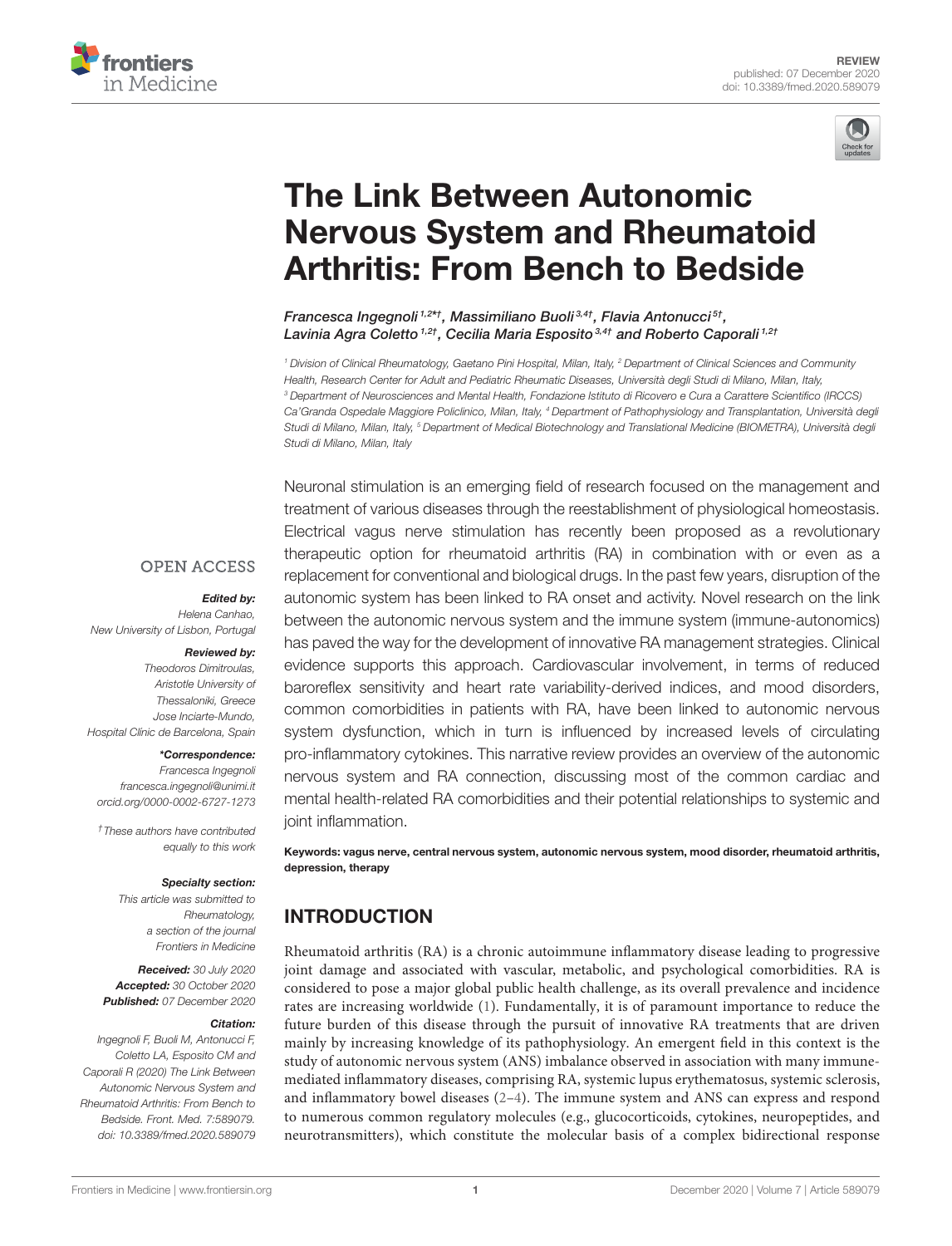

<span id="page-1-0"></span>to homeostasis perturbations induced by infection or inflammation. These findings have led to an innovative research field in RA focused on the emerging concept of "immuno-autonomics," reflecting the anatomical and functional linkage of the immune system to the nervous system [\(5\)](#page-6-3). With the understanding of the relevance of this connection, we may consider if and where the ANS is disrupted in RA and hence which therapeutic implications might be relevant. Whether ANS impairment is the result of chronic inflammation or a primitive alteration that affects immune system functioning, disease onset, and severity remains to be established. In this narrative review (**[Figure 1](#page-1-0)**) [\(6\)](#page-6-4), we discuss and review the ongoing progress in this field, focusing mainly on current knowledge of the potential connections between ANS and the pathogenesis and clinical manifestations of RA. We then consider the potential innovative therapeutic prospects that target this pathway.

# RELEVANCE OF THE AUTONOMIC NERVOUS SYSTEM TO THE PATHOGENESIS OF RHEUMATOID **ARTHRITIS**

The ANS operates through visceral reflex arcs mediated by cholinergic and catecholaminergic signaling (**[Figure 2](#page-2-0)**). Communication between the ANS and the immune system occurs in two main ways: (i) via direct innervation of the lymphoid organs by the efferent sympathetic nervous system (SNS) [postganglionic noradrenergic fibers innervate the bone marrow, thymus, spleen, and lymph nodes by liberating noradrenaline (NA), neuropeptides (substance P, somatostatin, vasoactive intestinal peptide, and neuropeptide Y), neurokinins, and opioids whose receptors are expressed on immune cells] and (ii) by indirect humoral action mediated by NA (liberated into the bloodstream after medullary activation by the SNS) and steroids [due to activation of the hypothalamic–pituitary–adrenal (HPA) axis neuroendocrine response] [\(7,](#page-6-5) [8\)](#page-6-6).

Via beta-2 adrenergic receptors, NA inhibits lymphocyte proliferation, the release of pro-inflammatory cytokines [interleukin (IL)-2, IL-12, interferon gamma, and tumor necrosis factor (TNF)- $\alpha$ ], chemotaxis, the activity of natural killer cells and T lymphocytes, and the production of antibodies by B cells. It also stimulates anti-inflammatory cytokines (IL-4, IL-5, and IL-10). Not only postganglionic fibers but also lymphocytes can release NA and acetylcholine, thereby regulating some immune functions in autocrine and paracrine ways [\(7,](#page-6-5) [8\)](#page-6-6).

Conversely, the immune system is capable of communicating with the nervous system, mainly via HPA axis activation by pro-inflammatory cytokines and afferent vagal fibers. Neurons express pattern recognition receptors, including toll-like and cytokine receptors (e.g., TNF-R and type 1 IL-1 receptors) [\(9,](#page-6-7) [10\)](#page-6-8). This dialog extends beyond the HPA axis; cytokines also directly influence the cerebral cortex and primitive brain (the limbic system, brain stem, and hypothalamus). Cerebral manifestations such as fever, illness, attention deficit, anorexia, and disrupted interaction with external stimuli are examples of their effects during the acute phase of immune activation. In efforts to discern the physiology and pathology of RA, the identification of specific reflexes and pathways is fundamental. A "cholinergic anti-inflammatory pathway," named after its principal mediator acetylcholine, has been described; its identification has led to the understanding of the "inflammatory reflex" [\(11\)](#page-6-9). This neural circuit, like other visceral reflex arcs, includes afferent and efferent arms. Vagus afferent fibers are activated peripherally by products of inflammation and then the signal travels to the nucleus tractus solitarius; once the stimulus has been relayed and integrated by other nuclei in the brain stem or hypothalamus (e.g., the rostral ventrolateral medulla and locus coeruleus) [\(12,](#page-6-10) [13\)](#page-6-11), the efferent signal leaves the nucleus ambiguus and dorsal motor nucleus and travels back through the vagus nerve until it reaches the celiac ganglia [\(13,](#page-6-11) [14\)](#page-6-12). There, preganglionic cholinergic fibers form synapses with adrenergic interneurons, whose splenic fibers end up in the white pulp of the spleen and interact, via NA release, with beta-2 adrenergic receptors of a specific T cell subset. The latter is distinguished by the expression of choline acetyltransferase and when activated induces acetylcholine biosynthesis and release, which in turn stimulates macrophages of the red pulp binding alpha-7 subunit of nicotinic acetylcholine receptors (α7nAChRs) toward an antiinflammatory immune response [\(15,](#page-6-13) [16\)](#page-6-14). The anti-inflammatory signal may bypass the vagus efferent fibers, traveling from the preganglionic fibers of the sympathetic chain directly to the interneurons of the celiac ganglia.

Thus, under basal conditions, the vagus nerve senses the precise location of nascent inflammation and rapidly tonically dampens the overactivation of the innate immune response [\(17\)](#page-6-15). As the major regulator of the peripheral nervous system (PNS), the vagus modulates inflammation in many anatomical regions, comprising the liver [\(14\)](#page-6-12), heart [\(18\)](#page-6-16), pancreas [\(19\)](#page-6-17), and gastrointestinal tract [\(20,](#page-6-18) [21\)](#page-6-19).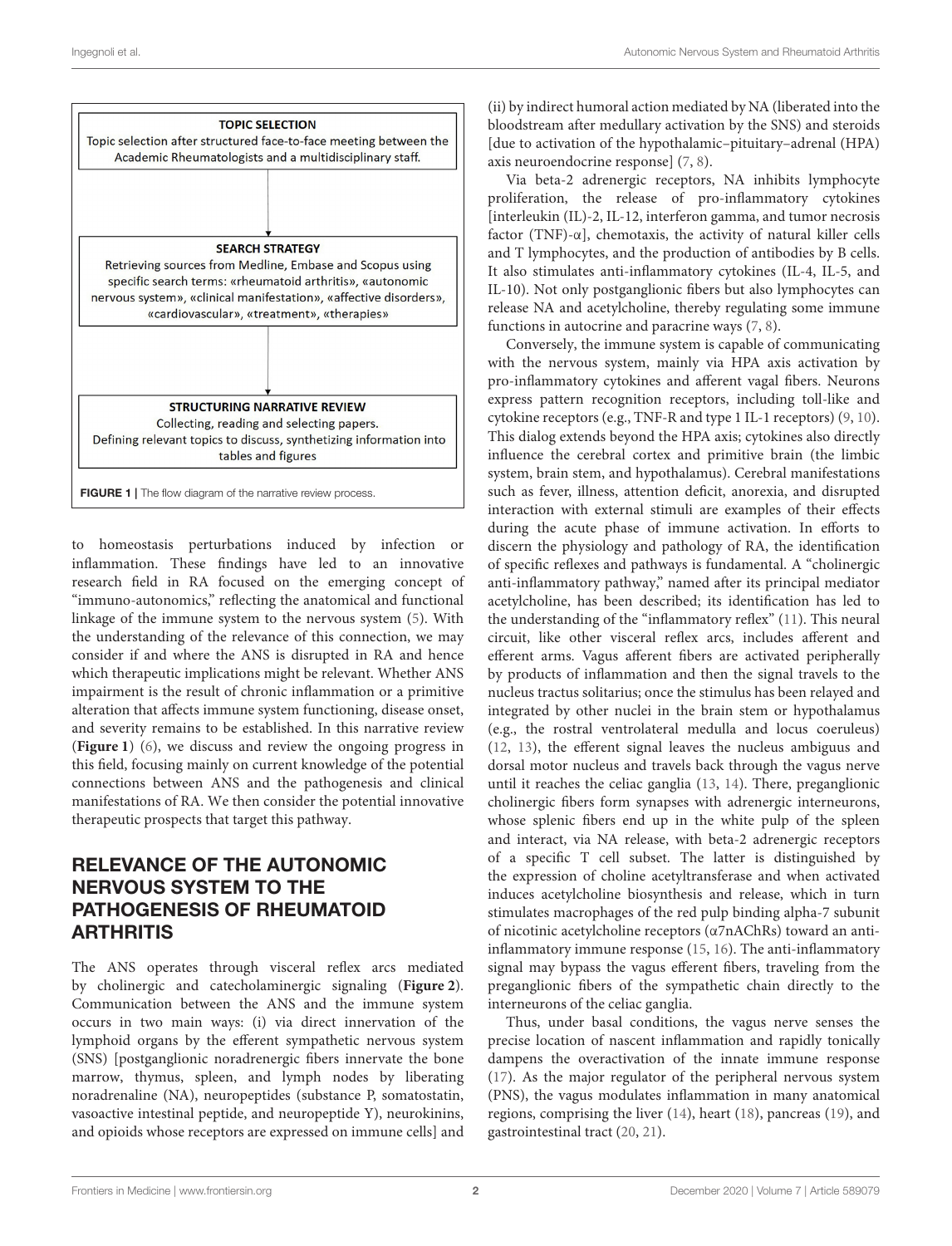

<span id="page-2-0"></span>The establishment and maintenance of a chronic response involves humoral neuroendocrine mechanisms. This cooperation not only affects innate immunity but also modulates cell trafficking and the lymphoid architecture, ultimately leading to the regulation of humoral immunity and possibly the prevention of T cell-mediated tissue damage [\(22,](#page-6-20) [23\)](#page-7-0).

Autonomic imbalance seems to be an early finding, rather than the result of chronic inflammation, in patients with RA. In a prospective cohort study, in which ANS activity was assessed using a validated method via the measurement of subjects' resting heart rate (HR) and heart rate variability (HRV), individuals at risk of RA who subsequently developed arthritis had significantly higher resting HRs than healthy subjects [\(24\)](#page-7-1). This finding is in agreement with those from other studies, which reflect reduced PNS activity and hence an impaired inflammatory reflex, in patients with RA [\(25,](#page-7-2) [26\)](#page-7-3). The early impairment of the PNS in RA, even before the fulfillment of the disease classification criteria [\(27\)](#page-7-4), is consistent with the correlation between increased inflammatory status and decreased parasympathetic activity observed in healthy subjects in large observational studies [\(28–](#page-7-5)[30\)](#page-7-6). In detail, levels of inflammatory markers [C-reactive protein (CRP) and IL-6] are inversely related to HRV in young adults [\(29\)](#page-7-7), and circulating TNF level is an independent predictor of depressed HRV [\(31\)](#page-7-8), reinforcing the concept of a complex dialog between immunity and the ANS.

As the PNS and SNS work together, we would expect the SNS to be less active when the PNS is impaired. Contrary to this expectation, the SNS has been found to be overactive in patients with RA and high NA levels [\(25\)](#page-7-2), rendering comprehension of its pathogenetic role difficult [\(32\)](#page-7-9). One explanation could involve a difference in intracellular signaling [\(5\)](#page-6-3). Splenic beta-2 adrenergic receptors usually promote a T helper (Th) 2 and T regulatory (Treg) response via G-coupled proteins and protein kinase A pathways. However, the scenario in which the SNS seems to be chronically activated may entail the downregulation of beta-2 adrenergic receptors and a shift toward Th1 and/or Th17 immune responses via mitogen-activated protein kinase pathways [\(5\)](#page-6-3).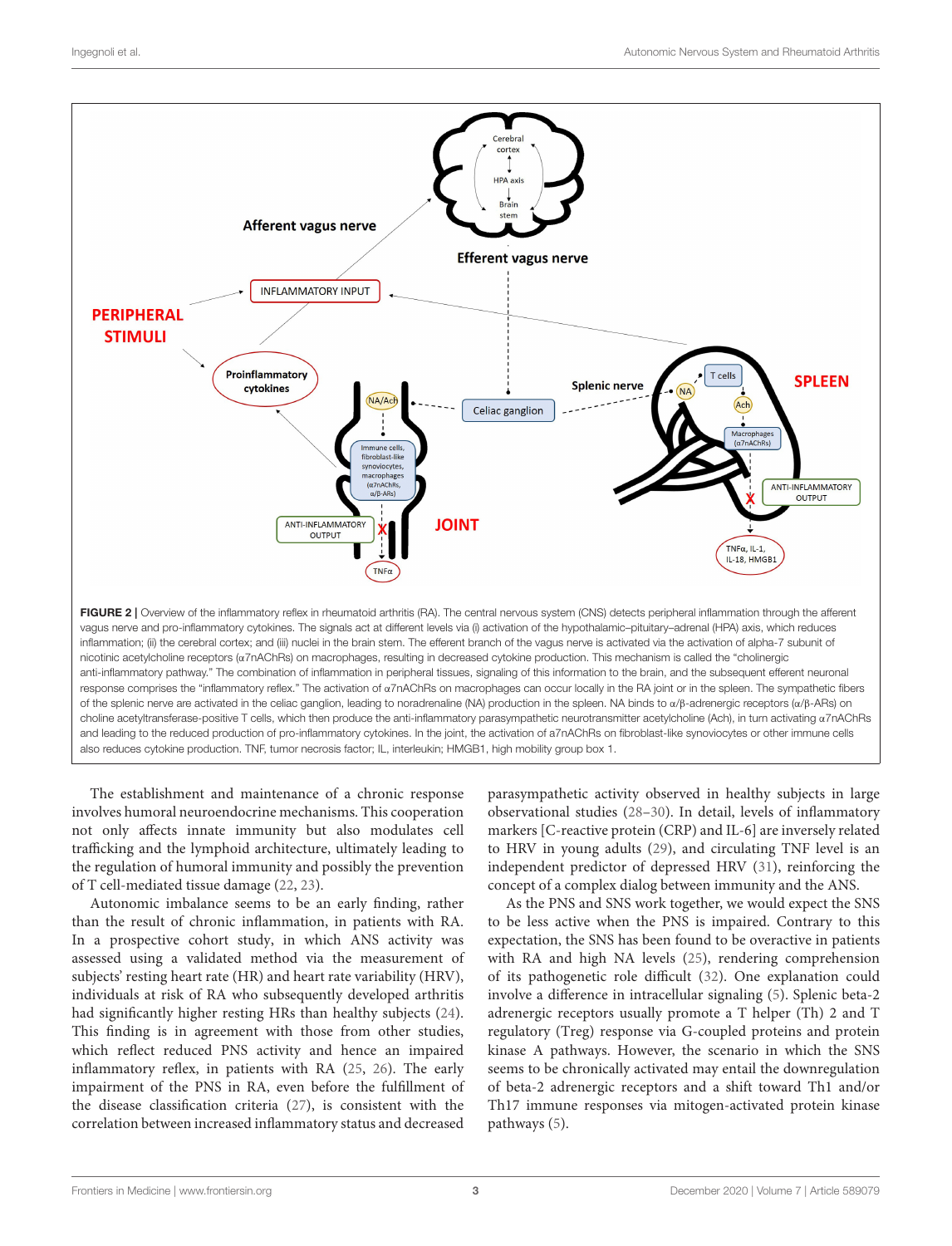Collectively taken, these data support the critical role of ANS in RA pathogenic network.

# AUTONOMIC NERVOUS SYSTEM AND AFFECTIVE DISORDERS IN RHEUMATOID **ARTHRITIS**

Peripheral cytokines profoundly influence neuronal function and brain circuitry. As briefly mentioned above, they reach the brain by different routes and, once there, affect brain function through several mechanisms. They may directly stimulate (i) the central nervous system (CNS) cell population (microglia, astrocytes, and neurons), producing additional cytokines [\(33\)](#page-7-10); (ii) the HPA axis, resulting in the production of corticotropin-releasing factor and adrenocorticotropic hormone; and (iii) cortisol, influencing many other physiological processes in the CNS. Cytokines alter the metabolism of several neurotransmitters, including serotonin [\(34,](#page-7-11) [35\)](#page-7-12), dopamine [\(35\)](#page-7-12), and glutamate [\(36,](#page-7-13) [37\)](#page-7-14), leading to the decreased production of norepinephrine and the trophic or growth factors that are essential for neurogenesis and neuroplasticity [\(38](#page-7-15)[–40\)](#page-7-16). Changes in all of these factors and amines may lead to the development of psychiatric disorders, further corroborating the link between cytokine increments and mental health. In many studies, the continuous elevation of IL levels has been correlated with impairments in structures profoundly affected in mood disorders, such as the hippocampal region [\(41,](#page-7-17) [42\)](#page-7-18) and other areas of the brain [\(43–](#page-7-19)[45\)](#page-7-20), as well as changes in functional connectivity [\(46,](#page-7-21) [47\)](#page-7-22).

In the CIA model, researchers observed exacerbated symptomatology in association with greater cytokine production in mice lacking α7nAChR, suggesting that nicotinic receptor expression is relevant in RA and that the activation of these receptors would have beneficial effects. Interestingly, cholinergic agonists suppressed inflammatory cytokine production in RA whole blood cultures [\(48\)](#page-7-23). Choline acetyltransferase expression was observed in fibroblast-like synoviocytes and mononuclear cells in RA and osteoarthritis synovial biopsy samples, suggesting that local acetylcholine production contributes to the regulation of joint inflammation by the aforementioned "cholinergic anti-inflammatory pathway" [\(49\)](#page-7-24). Although the activation of α7nAChR leads to control of the degree of inflammation, the effects of this receptor's action on central neurons, brain functionality, and related cognitive behaviors have not been examined. In general, results indicate that (i) muscarinic agonist administration, (ii) electrical vagus nerve stimulation (VNS) to activate preganglionic parasympathetic nerves, and (iii) treatment with nAChR agonists can all act systemically (although not necessarily identically) to reduce the production of inflammatory cytokines (presumably mostly by macrophages).

Abundant data support associations between autoimmune diseases and psychiatric disorders, with immune activation identified as the common core feature [\(50,](#page-7-25) [51\)](#page-7-26). The prominence of psychiatric comorbidities, including major depressive disorder (MDD), bipolar disorder, and anxiety disorders (ADs), in the presence of autoimmune diseases such as RA supports the theory that affective disorders can be considered to be inflammatory conditions [\(52\)](#page-7-27).

From an epidemiological point of view, concomitant RA and depression has been reported in 6.8–66.2% of patients [\(53–](#page-7-28) [62\)](#page-8-0). Risk factors for MDD onset in patients with RA include female sex [\(63,](#page-8-1) [64\)](#page-8-2), unmarried status, the lack of sufficient social support [\(65\)](#page-8-3), a high rate of disability [\(66\)](#page-8-4), and chronic pain [\(67\)](#page-8-5). Moreover, the presence of depressive symptoms increases the risk of suicide in subjects, and especially women, with RA [\(68\)](#page-8-6).

In most described cases, depression appears secondary to RA development [\(69–](#page-8-7)[72\)](#page-8-8). Several pathogenetic mechanisms have been proposed to explain this association. From a neurobiological perspective, reduced expression of BDNF, but not serum levels of pro-inflammatory cytokines [\(59\)](#page-7-29) or TNF-α [\(57\)](#page-7-30), has been found in depressed patients with RA with respect to subjects without depression. In contrast, other studies have documented a relationship between MDD and the inflammatory state, defined by plasma CRP levels [\(73\)](#page-8-9) or indirectly via clinical indices of RA activity [\(74\)](#page-8-10). The implication of over-inflammation in the onset of mood symptoms in RA is also supported by the evidence of alterations in the micro-structure of brain white matter in subjects with RA and comorbid depression as a result of vasculitis, ischemic brain lesions, and dots of demyelination [\(75\)](#page-8-11). In contrast, one study failed to identify shared genetic vulnerability to RA and MDD [\(76\)](#page-8-12). From a psychological perspective, the RA self-schema construct seems to predict the onset of depression. Interpersonal conflicts seem to increase the risk of depression in patients with RA. Vulnerability to depressive symptoms in patients with RA appears to be related to functional disabilities [\(59,](#page-7-29) [77](#page-8-13)[–79\)](#page-8-14) and pain [\(78,](#page-8-15) [80–](#page-8-16) [82\)](#page-8-17) caused by the disease, although some researchers failed to find an association between RA activity or severity and depression [\(56,](#page-7-31) [81,](#page-8-18) [83\)](#page-8-19).

Comorbid depression increases social impairment [\(84,](#page-8-20) [85\)](#page-8-21) and disability [\(86\)](#page-8-22) in patients with RA. Functional capacity seems to be more compromised in women than in men with concomitant RA and MDD [\(63\)](#page-8-1). The occurrence of depression in patients with RA worsens the subjective sensation of pain [\(87](#page-8-23)[–90\)](#page-8-24), thereby encouraging the abuse of analgesic compounds [\(91,](#page-8-25) [92\)](#page-8-26). After all, the association between depression and pain sensitivity is already known within the framework of fibromyalgia [\(93\)](#page-8-27). Of note, the presence of depressive symptoms in musculoskeletal pathologies even reach 81.8% as reported in a recent study [\(94\)](#page-8-28), where a correlation between the severity of depressive symptoms and fibromyalgia was also identified. Although most studies have focused on the effects of RA on mental health, some authors have hypothesized conversely that depression directly influences RA activity and the number of compromised joints [\(95–](#page-8-29)[97\)](#page-8-30). In addition, comorbid depression in patients with RA favors the onset of medical complications such as atherosclerosis [\(98\)](#page-8-31) and myocardial infarction [\(99\)](#page-9-0), resulting in increased lethality [\(100,](#page-9-1) [101\)](#page-9-2). Depressive symptoms also may prevent patients' treatment adherence, thereby worsening the prognosis of RA [\(96,](#page-8-32) [102\)](#page-9-3).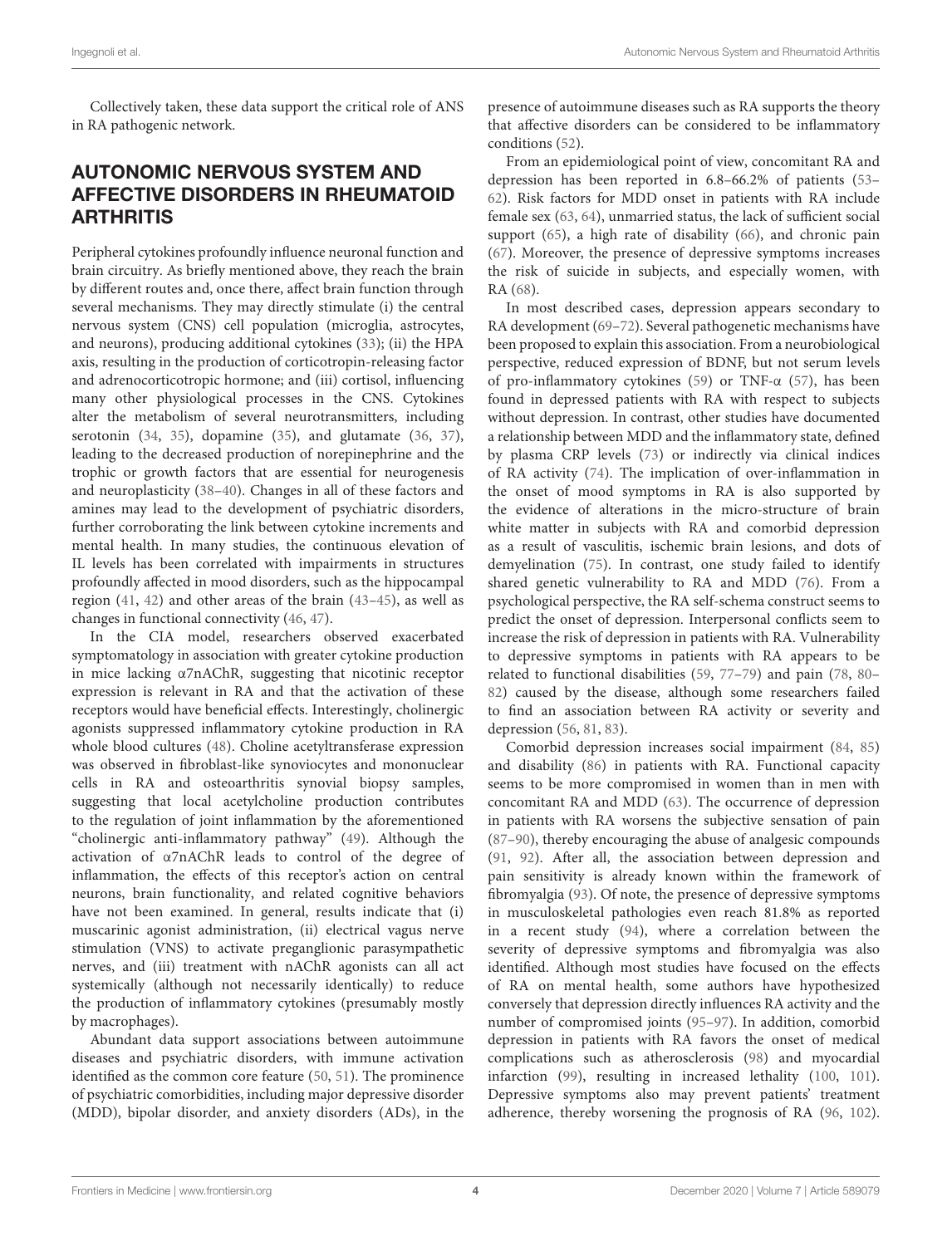Taken as a whole, these data indicate that depression worsens the quality of life [\(90,](#page-8-24) [103\)](#page-9-4) and general health status [\(104\)](#page-9-5) of subjects with RA.

Depression is often underestimated in patients with RA, delaying its proper management [\(94,](#page-8-28) [105\)](#page-9-6). The treatment of depressive symptoms seems to ameliorate the clinical symptoms of RA [\(106\)](#page-9-7), although some data contradict the existence of this effect [\(107\)](#page-9-8). Antidepressants demonstrated to be effective in cases of RA-MDD comorbidity include dothiepin [\(108\)](#page-9-9) and sertraline [\(109\)](#page-9-10), eventually combined with cognitive behavioral treatment [\(107\)](#page-9-8). Non-pharmacological strategies, including yoga, mindfulness meditation, and emotion regulation therapy, have been shown to significantly ameliorate mood symptoms and inflammatory status in patients with RA [\(110,](#page-9-11) [111\)](#page-9-12). Finally, immunomodulating drugs, such as anti-TNF-α drugs [\(105,](#page-9-6) [112\)](#page-9-13), anti-IL-6 monoclonal antibodies [\(113\)](#page-9-14), and other biologics [\(114\)](#page-9-15), appear to ameliorate anxiety and depressive symptoms in patients with RA. Of note, in line with the autonomic dysfunctions already mentioned for RA, VNS was proposed as a treatment for depression in the light of its anti-inflammatory effect [\(115\)](#page-9-16). This convergence of the efficacy of VNS both for RA and depression opens up extremely promising therapeutic prospective for the treatment of subjects suffering from RA and mood symptoms [\(116\)](#page-9-17).

ADs have the common psychopathological nucleus of anxiety and partly shared neurobiological abnormalities. They include panic disorder, social phobia (SP) (also known as social anxiety disorder), and generalized anxiety disorder (GAD). Their prevalence in RA ranges from 13 to 70% [\(53,](#page-7-28) [55,](#page-7-32) [65,](#page-8-3) [78,](#page-8-15) [117–](#page-9-18)[119\)](#page-9-19) with higher incidence and prevalence compared to the general population [\(120\)](#page-9-20). Anxious states often occur concomitantly with depressive symptoms [\(54,](#page-7-33) [65\)](#page-8-3). SP seems to be more common in individuals with RA than in those with other autoimmune conditions [\(121,](#page-9-21) [122\)](#page-9-22). ADs are considered to be a risk factor for the future development of RA [\(120\)](#page-9-20) and appear to negatively affect its course, worsening functional disabilities [\(78,](#page-8-15) [90,](#page-8-24) [123\)](#page-9-23) and quality of life [\(90,](#page-8-24) [103,](#page-9-4) [124,](#page-9-24) [125\)](#page-9-25) and changing pain perceptions [\(82,](#page-8-17) [89,](#page-8-33) [126\)](#page-9-26). Moreover, psychological stress and anxiety symptoms were reported to be the most frequent causes of joint symptom exacerbation [\(127\)](#page-9-27). In support of these clinical data, patients with RA and anxiety were found to have higher serum levels of IL-17 than those without AD [\(128\)](#page-9-28).

Some authors have hypothesized that ADs in patients with RA are triggered by psychosocial factors, such as pronounced neuroticism, a lower educational level, and poor social support [\(69\)](#page-8-7). According to this explanation, RA-associated disability in case of AD comorbidity is attributable more to psychological factors implicated in all chronic diseases than to the worsening of symptoms as a result of an increased pro-inflammatory state [\(129\)](#page-9-29).

Proper AD treatment in patients with RA is essential to prevent functional decline [\(130\)](#page-9-30) and poor adherence to treatment [\(131\)](#page-9-31). Some drugs prescribed for RA, such as anti-TNF-α medications, seem to have beneficial effects on anxiety symptoms [\(112\)](#page-9-13), and their discontinuation is related to the worsening of anxiety [\(132\)](#page-9-32).

# AUTONOMIC NERVOUS SYSTEM AND CARDIOVASCULAR MANIFESTATIONS IN RHEUMATOID ARTHRITIS

Cardiovascular autonomic dysfunction in RA has been investigated by measuring heart rate (HR) and heart rate variability (HRV) [\(24\)](#page-7-1). The link between the cardiovascular system and ANS imbalance in RA could partly explain the welldocumented augmented cardiovascular disease and RA-related mortality, not fully justified by traditional risk factors.

It is well known how chronic inflammation influences the development of cardiovascular disease (CVD) by promoting atherosclerosis, myocardial remodeling, and insulin resistance and by modifying lipid levels and function and oxidative stress [\(133\)](#page-9-33). Furthermore, multimodality imaging is useful to identify high-risk patients who benefit from preventive strategies or treatment intervention [\(134\)](#page-9-34); the link between brain and heart damage in RA has been documented by magnetic resonance imaging [\(135\)](#page-10-0).

Fundamentally, we have limited understanding of the mechanisms underpinning the connections between ANS and CVD. An extensive assessment of ANS by means of HR, cardiac/sympathetic baroreflex, and muscle sympathetic nerve activity (MSNA) was carried out in 30 RA patients (normoand hypertensive) matched with a control group. Regardless the presence of hypertension, HR and sympathetic activity were increased and cardiac baroreflex sensitivity was reduced in RA patients, while sympathetic baroreflex sensitivity was preserved. Moreover, these findings were correlated with pain (VAS) and inflammation (CPR). Hence, a heightened sympathetic outflow was confirmed along with a reduced arterial baroreflex control of the heart both linked directly to RA symptoms, excluding the bias hypertension, a common cardiovascular risk factor [\(136\)](#page-10-1).

Although data suggest that ANS imbalance is detrimental for cardiovascular disease, including cardiac arrhythmias, hypertension [\(137\)](#page-10-2), and increased mortality [\(138,](#page-10-3) [139\)](#page-10-4), breaking through the original trigger of this vicious circle with ultimate damage of the cardiovascular system is particularly difficult. Moreover, patients with RA without clinical cardiovascular disease have reduced left ventricular systolic function assessed by global longitudinal strain by speckle-tracking echocardiography, and it is related with disease activity [\(140\)](#page-10-5).

Another study showed how a reduced coronary microvascular perfusion in RA patients, in terms of subendocardial viability ratio, associates with markers of disease activity and classical CVD risk factors, including heart rate. This reinforces the hypothesis that inflammation, by the stimulation of ANS, may impair myocardial perfusion [\(141\)](#page-10-6).

Finally, according to previous literature, the evidence of cardiovascular autonomic dysfunction might be used to identify patients with RA who respond better to TNF inhibitors [\(25,](#page-7-2) [142\)](#page-10-7). In particular, a low parasympathetic outflow and a high sympathetic outflow were associated with a poor anti-TNF response, making HRV a promising useful predictor of outcome, with great benefits for overall costs and quality-adjusted life-years (QALYs) [\(143\)](#page-10-8).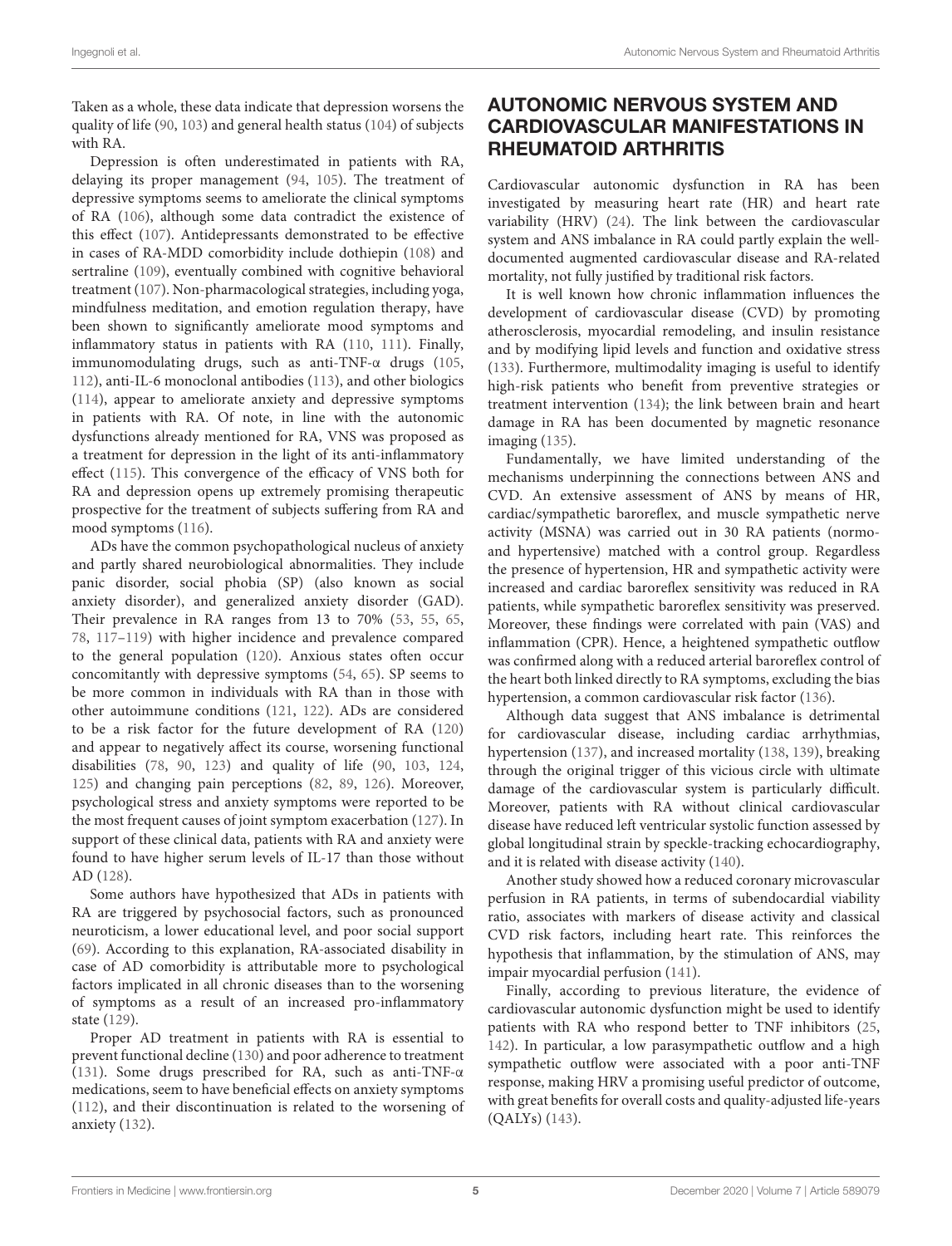<span id="page-5-0"></span>

| <b>Clinical trial</b> | <b>Study population</b>                                                                                                                                  | Device and regimen                                                                                                                                            | <b>Primary endpoint</b>                                                                                          | Safety data                                                                                                                                                                                                                    | Length   |
|-----------------------|----------------------------------------------------------------------------------------------------------------------------------------------------------|---------------------------------------------------------------------------------------------------------------------------------------------------------------|------------------------------------------------------------------------------------------------------------------|--------------------------------------------------------------------------------------------------------------------------------------------------------------------------------------------------------------------------------|----------|
| Koopman 2016 (151)    | 17 active RA (7 naïve to<br>bDMARDs and 10<br>bDMARDs failure)<br>Open label                                                                             | Cyberonics device around<br>the cervical vagus nerve;<br>implantation under general<br>anesthesia.<br>Day 0-28 daily stimulation<br>with escalating intensity | DAS28-CRP at week 6<br>(baseline 6.05 $\pm$ 0.18 at<br>day $-21$ vs. 4.16 $\pm$ 0.39<br>at day 42, $p < 0.001$ ) | No serious adverse<br>events, mild/moderate<br>events associated with<br>implanting device                                                                                                                                     | 12 weeks |
| Addorisio 2019 (152)  | 9 active RA<br>Randomized<br>cross-over                                                                                                                  | Non-invasive vibrotactile<br>auricular stimulation<br>Stimulation twice daily for<br>2 days                                                                   | DAS28-CRP at week 1<br>(baseline 4.19 $\pm$ 0.33 vs.<br>$2.79 \pm 0.21$ at day 7, p <<br>0.01)                   | No adverse events                                                                                                                                                                                                              | 1 week   |
| Marsal 2020* (153)    | 30 active RA Open<br>label                                                                                                                               | Non-invasive vibrotactile<br>auricular stimulation<br>Data on regimen<br>stimulation not available                                                            | DAS28-CRP at week<br>12-1.40 ( $p < 0.01$ )                                                                      | 1 device superficial skin<br>abrasion resolved without<br>intervention                                                                                                                                                         | 12 weeks |
| Genovese 2020 (154)   | 14 active RA with<br>insufficient response $\geq$<br>2 b/tsDMARDs Stage 1<br>open label; stage 2<br>randomized.<br>multicentre.<br>sham-controlled trial | Miniaturized VNS device<br>implanted on the left<br>cervical vagus nerve                                                                                      | Safety and tolerability of<br>the implantation surgical<br>procedure, device and the<br>active treatment         | Horner's syndrome,<br>procedural pain, contact<br>dermatitis, vocal cord<br>paralysis. All adverse<br>events were related to the<br>surgical procedure and<br>resolved without<br>permanent clinically<br>significant sequelae | 12 weeks |

RA, rheumatoid arthritis; DAS, disease activity score; CRP, C-reactive protein; bDMARD, biological disease-modifying anti-rheumatic drug; tsDMARDS, targeted synthetic DMARDs; VNS, vagus nerve stimulation. \*Results only available from the congress abstract.

Furthermore, cardiovascular autonomic imbalance associates with comorbidities including depressive and anxiety disturbances compared to healthy controls [\(144\)](#page-10-13). Finally, looking at a therapeutic prospective, non-pharmacological intervention such as exercise training, given its well-known benefits on cardiovascular autonomic function, might help restore ANS imbalance, increasing vagal-related indices in RA with consequent potential benefit on pain and inflammation [\(145\)](#page-10-14). Likewise, ANS imbalance could be partially restored by optimizing pain management [\(146\)](#page-10-15).

### IMPLICATIONS FOR TREATMENT AND FUTURE PERSPECTIVES

Altered ANS parameters have been associated with increased Disease Activity Score-28 (DAS-28), CRP, and erythrocyte sedimentation rate [\(25,](#page-7-2) [147\)](#page-10-16). Seropositive RA patients are more prone to ANS dysfunction and more likely to experience the amelioration of cardiovascular autonomic neuropathy when treated with synthetic and biologic disease-modifying antirheumatic drugs (DMARDS) than seronegative patients with RA [\(148,](#page-10-17) [149\)](#page-10-18). Thus, seropositivity, along with disease activity and pro-inflammatory cytokine levels, is predictive of autonomic dysfunction [\(150\)](#page-10-19). Moreover, in patients with RA and ankylosing spondylitis, HRV was shown to predict the clinical response to anti-TNF therapy; specifically, patients with more vagal activity responded better to this treatment [\(142\)](#page-10-7). Biologic, and to a lesser extent synthetic, DMARDs significantly improved autonomic neuropathy, including all of its parasympathetic, sympathetic, and sudomotor components, in patients with RA and ankylosing spondylitis [\(148\)](#page-10-17).

Multiple strategies can be used to achieve these goals. VNS can dampen inflammation early in a discrete and localized manner. Administration of the specific agonist of splenic α7nAChR acts on downstream of the pathway. Antagonization of the SNS is a possible alternative that should be explored. As shown in **[Table 1](#page-5-0)**, four clinical trials examining VNS have been published [\(151–](#page-10-9)[154\)](#page-10-12), and one of these has been presented at the last EULAR e-congress [\(153\)](#page-10-11). As they involved the use of different devices, modalities, timing, and stimulation sites, comparison of their results is [\(152\)](#page-10-10) not feasible, but the researchers observed significant and rapid declines in the production of pro-inflammatory cytokines such as TNF-α, IL-6, and IL-1b after VNS in patients with epilepsy, those with RA, and healthy subjects [\(151,](#page-10-9) [152\)](#page-10-10). In the first trial, VNS was performed directly via an electronic device (Cyberonics) implanted under general anesthesia. Three helical coiled cuffs around the vagus nerve and a lead were then tunneled subcutaneously from the neck and connected to a pulse generator placed in a subcutaneous pocket on the chest wall [\(151\)](#page-10-9). The only adverse events reported were mild/moderate and related to the surgical implanting approach. In the most recent trial, a MicroRegulator device was implanted on the left cervical vagus nerve. The device was well tolerated without adverse events. The sample size was small, but VNS reduced disease activity in 50% of the highly drug refractory RA patients [\(154\)](#page-10-12). In the other two trials, a non-invasive device consisting of a hand-held probe with a tip producing radial displacement in a circular pattern at the probe was used. Transcutaneous auricular VNS consisted of the application of electrical signals to the cutaneous territory supplied by the auricular branch of the vagus nerve at the cymba concha [\(152,](#page-10-10) [153\)](#page-10-11). In all trials, disease activity was rapidly attenuated after VNS in patients with active RA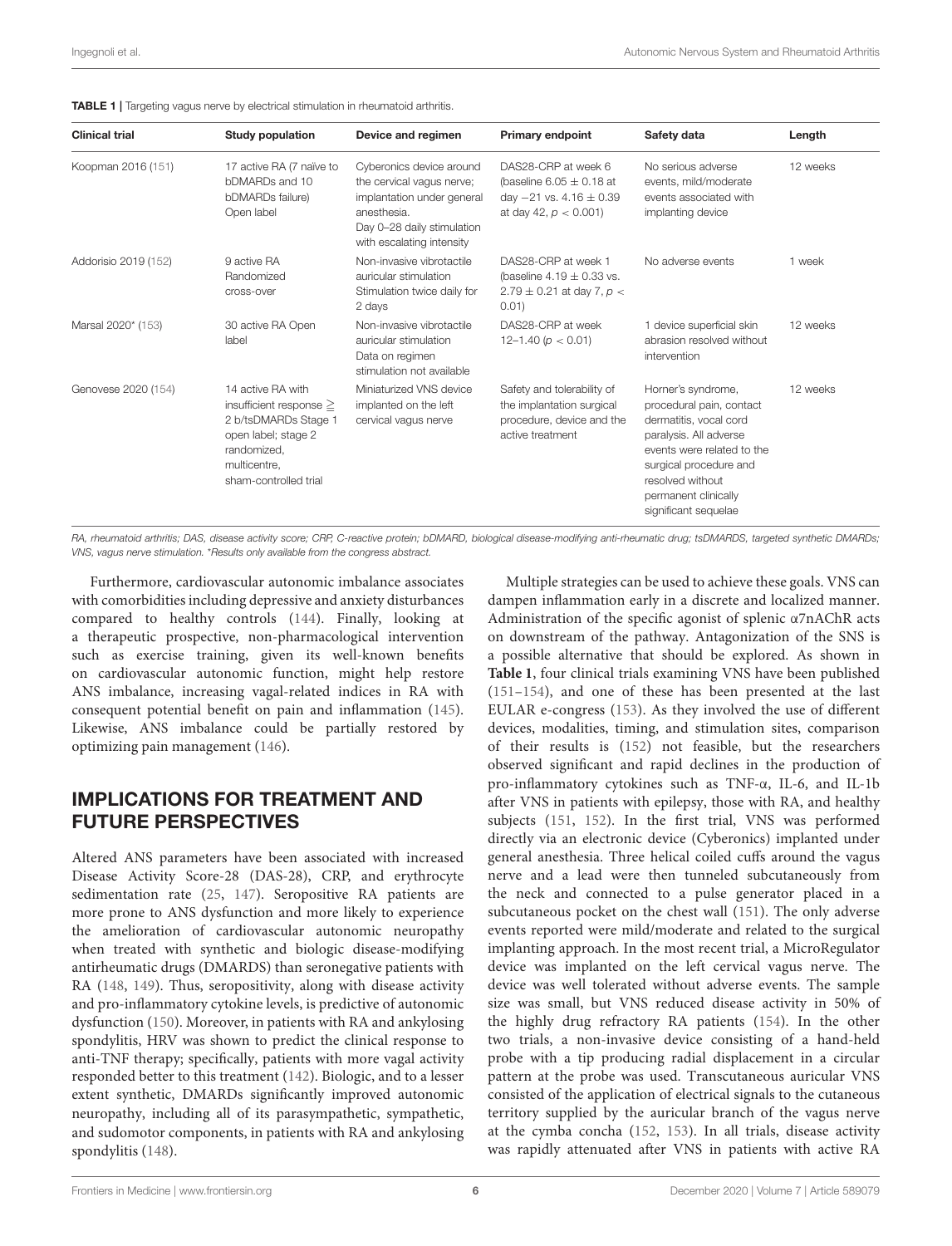(biologic-naïve subjects and those for whom multiple treatments had failed).

Considering the consistent percentage of patients who do not respond at all to the available drugs or have unsatisfactory responses, have gradual loss of responsiveness over time, or have drug-related adverse events, a non-pharmacological approach such as bioelectronics might be a useful further tool in the successful expansion of the therapeutic armamentarium of RA.

Bioelectronic medicine, based on neuromodulation of the nervous system restoring organ and immune system function, is a new potential tantalizing and promising field. In particular, the use of non-invasive devices has lesser adverse effects than drugs and has greater treatment adherence. Naturally, the therapeutic potential of immuno-autonomics has been further demonstrated, and the optimal neurostimulation parameters to achieve and maintain significant clinical changes are still unknown.

### **CONCLUSION**

The innovative view of the ANS and RA axis described here allows for the development of new strategies for RA management.

### **REFERENCES**

- <span id="page-6-0"></span>1. Safiri S, Kolahi AA, Hoy D, Smith E, Bettampadi D, Mansournia MA, et al. Global, regional and national burden of rheumatoid arthritis 1990-2017: a systematic analysis of the Global Burden of Disease study 2017. Ann Rheum Dis. (2019) 78:1463–71. doi: [10.1136/annrheumdis-2019-215920](https://doi.org/10.1136/annrheumdis-2019-215920)
- <span id="page-6-1"></span>2. Cao X, Aballay A. Neural inhibition of dopaminergic signaling enhances immunity in a cell-non-autonomous manner. Curr Biol. (2016) 26:2398. doi: [10.1016/j.cub.2016.08.046](https://doi.org/10.1016/j.cub.2016.08.046)
- 3. Aydemir M, Yazisiz V, Basarici I, Avci AB, Erbasan F, Belgi A, et al. Cardiac autonomic profile in rheumatoid arthritis and systemic lupus erythematosus. Lupus. [\(2010\) 19:255–61. doi: 10.1177/0961203309](https://doi.org/10.1177/0961203309351540) 351540
- <span id="page-6-2"></span>4. Stojanovich L, Milovanovich B, de Luka SR, Popovich-Kuzmanovich D, Bisenich V, Djukanovich B, et al. Cardiovascular autonomic dysfunction in systemic lupus, rheumatoid arthritis, primary Sjogren syndrome and other autoimmune diseases. Lupus. [\(2007\) 16:181–5. doi: 10.1177/09612033060](https://doi.org/10.1177/0961203306076223) 76223
- <span id="page-6-3"></span>5. Taylor PC, Holman AJ. Rheumatoid arthritis and the emergence of immuno-autonomics. Rheumatology. (2019) 58:2079– 80. doi: [10.1093/rheumatology/key225](https://doi.org/10.1093/rheumatology/key225)
- <span id="page-6-4"></span>6. Gasparyan AY, Ayvazyan L, Blackmore H, Kitas GD. Writing a narrative biomedical review: considerations for authors, peer reviewers, and editors. Rheumatol Int. (2011) 31:1409–17. doi: [10.1007/s00296-011-1999-3](https://doi.org/10.1007/s00296-011-1999-3)
- <span id="page-6-5"></span>7. Rosas-Ballina M, Olofsson PS, Ochani M, Valdes-Ferrer SI, Levine YA, Reardon C, et al. Acetylcholine-synthesizing T cells relay neural signals in a vagus nerve circuit. Science. [\(2011\) 334:98–101. doi: 10.1126/science.](https://doi.org/10.1126/science.1209985) 1209985
- <span id="page-6-6"></span>8. Kawashima K, Fujii T, Moriwaki Y, Misawa H. Critical roles of acetylcholine and the muscarinic and nicotinic acetylcholine receptors in the regulation of immune function. Life Sci. [\(2012\) 91:1027–32. doi: 10.1016/j.lfs.2012.](https://doi.org/10.1016/j.lfs.2012.05.006) 05.006
- <span id="page-6-7"></span>9. Wong CH, Jenne CN, Lee WY, Leger C, Kubes P. Functional innervation of hepatic iNKT cells is immunosuppressive following stroke. Science. (2011) 334:101–5. doi: [10.1126/science.1210301](https://doi.org/10.1126/science.1210301)
- <span id="page-6-8"></span>10. Li M, Shi J, Tang JR, Chen D, Ai B, Chen J, et al. Effects of complete Freund's adjuvant on immunohistochemical distribution of IL-1beta and IL-1R I in neurons and glia cells of dorsal root ganglion. Acta Pharmacol Sin. (2005) 26:192–8. doi: [10.1111/j.1745-7254.2005.00522.x](https://doi.org/10.1111/j.1745-7254.2005.00522.x)

The ANS influences key aspects of joint pathophysiology and may be a target of novel therapeutic approaches. The emergence of immuno-autonomics and encouraging results of clinical trials could have extraordinary implications for RA monitoring and treatment. Further research in this field will be useful to understand the full potential of therapeutic models based on the brain–joint axis, with the integration of different findings.

### AUTHOR CONTRIBUTIONS

All authors listed have made a substantial, direct and intellectual contribution to the work, and approved it for publication.

### FUNDING

This research was supported by the grant Bando Straordinario per Progetti Interdipartimentali (project code 1079) from the Università degli Studibreak di Milano.

- <span id="page-6-9"></span>11. Tracey KJ. The inflammatory reflex. Nature. (2002) 420:853– 9. doi: [10.1038/nature01321](https://doi.org/10.1038/nature01321)
- <span id="page-6-10"></span>12. Pavlov VA, Wang H, Czura CJ, Friedman SG, Tracey KJ. The cholinergic anti-inflammatory pathway: a missing link in neuroimmunomodulation. Mol Med. (2003) 9:125–34. doi: [10.1007/BF03402177](https://doi.org/10.1007/BF03402177)
- <span id="page-6-11"></span>13. Berthoud HR, Neuhuber WL. Functional and chemical anatomy of the afferent vagal system. Auton Neurosci. (2000) 85:1–17. doi: [10.1016/S1566-0702\(00\)00215-0](https://doi.org/10.1016/S1566-0702(00)00215-0)
- <span id="page-6-12"></span>14. Borovikova LV, Ivanova S, Zhang M, Yang H, Botchkina GI, Watkins LR, et al. Vagus nerve stimulation attenuates the systemic inflammatory response to endotoxin. Nature. (2000) 405:458–62. doi: [10.1038/35013070](https://doi.org/10.1038/35013070)
- <span id="page-6-13"></span>15. Wang H, Yu M, Ochani M, Amella CA, Tanovic M, Susarla S, et al. Nicotinic acetylcholine receptor alpha7 subunit is an essential regulator of inflammation. Nature. (2003) 421:384–8. doi: [10.1038/nature01339](https://doi.org/10.1038/nature01339)
- <span id="page-6-14"></span>16. Wang H, Liao H, Ochani M, Justiniani M, Lin X, Yang L, et al. Cholinergic agonists inhibit HMGB1 release and improve survival in experimental sepsis. Nat Med. (2004) 10:1216–21. doi: [10.1038/nm1124](https://doi.org/10.1038/nm1124)
- <span id="page-6-15"></span>17. Rosas-Ballina M, Goldstein RS, Gallowitsch-Puerta M, Yang L, Valdes-Ferrer SI, Patel NB, et al. The selective alpha7 agonist GTS-21 attenuates cytokine production in human whole blood and human monocytes activated by ligands for TLR2, TLR3, TLR4, TLR9, and RAGE. Mol Med. (2009) 15:195–202. doi: [10.2119/molmed.2009.00039](https://doi.org/10.2119/molmed.2009.00039)
- <span id="page-6-16"></span>18. Bernik TR, Friedman SG, Ochani M, DiRaimo R, Ulloa L, Yang H, et al. Pharmacological stimulation of the cholinergic antiinflammatory pathway. J Exp Med. (2002) 195:781–8. doi: [10.1084/jem.20011714](https://doi.org/10.1084/jem.20011714)
- <span id="page-6-17"></span>19. van Westerloo DJ, Giebelen IA, Florquin S, Bruno MJ, Larosa GJ, Ulloa L, et al. The vagus nerve and nicotinic receptors modulate experimental pancreatitis severity in mice. Gastroenterology. (2006) 130:1822–30. doi: [10.1053/j.gastro.2006.02.022](https://doi.org/10.1053/j.gastro.2006.02.022)
- <span id="page-6-18"></span>20. Ghia JE, Blennerhassett P, Collins SM. Vagus nerve integrity and experimental colitis. Am J Physiol Gastrointest Liver Physiol. (2007) 293:G560–7. doi: [10.1152/ajpgi.00098.2007](https://doi.org/10.1152/ajpgi.00098.2007)
- <span id="page-6-19"></span>21. Ghia JE, Blennerhassett P, Kumar-Ondiveeran H, Verdu EF, Collins SM. The vagus nerve: a tonic inhibitory influence associated with inflammatory bowel disease in a murine model. Gastroenterology. (2006) 131:1122– 30. doi: [10.1053/j.gastro.2006.08.016](https://doi.org/10.1053/j.gastro.2006.08.016)
- <span id="page-6-20"></span>22. Nakai A, Hayano Y, Furuta F, Noda M, Suzuki K. Control of lymphocyte egress from lymph nodes through beta2-adrenergic receptors. J Exp Med. (2014) 211:2583–98. doi: [10.1084/jem.20141132](https://doi.org/10.1084/jem.20141132)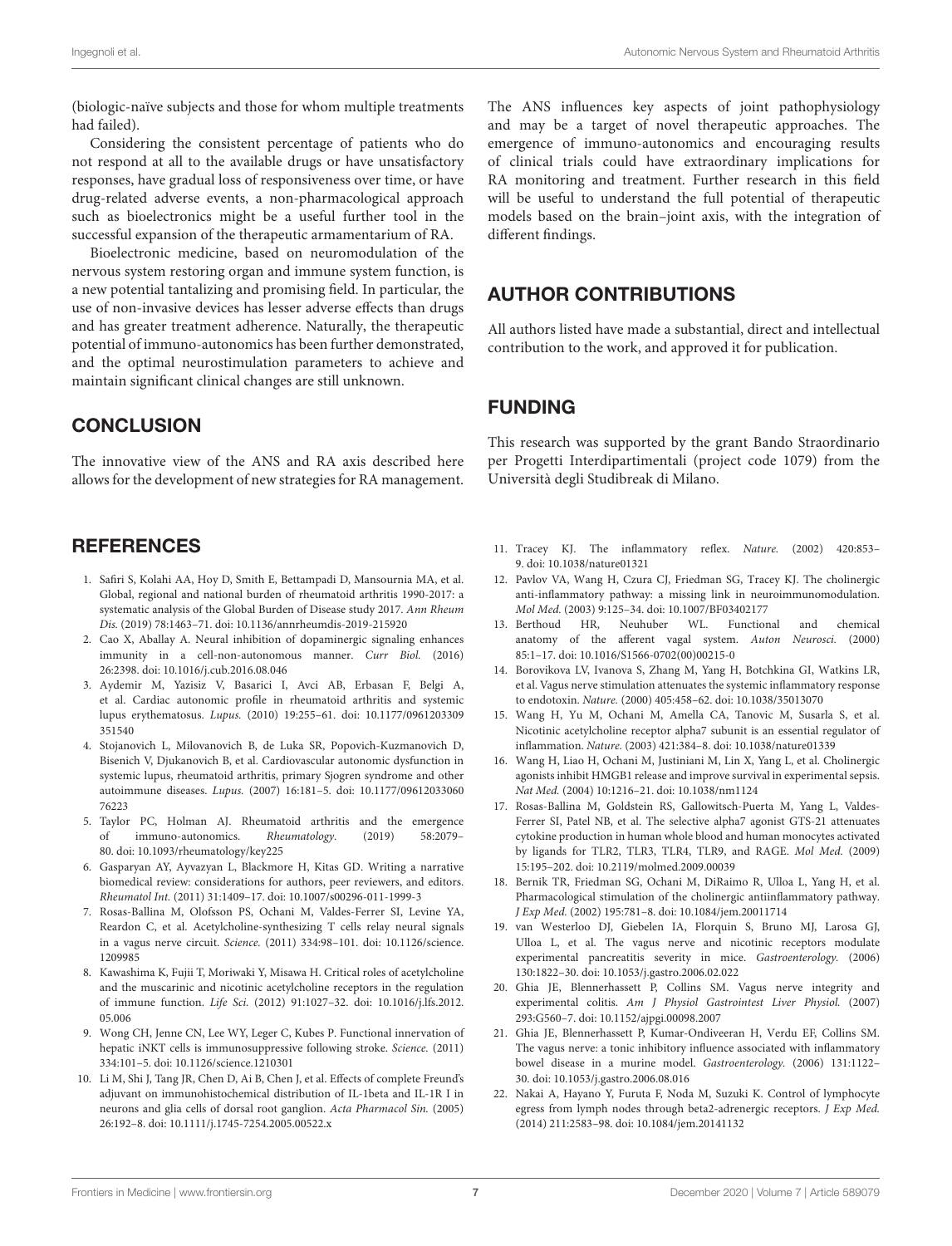- <span id="page-7-0"></span>23. Mina-Osorio P, Rosas-Ballina M, Valdes-Ferrer SI, Al-Abed Y, Tracey KJ, Diamond B. Neural signaling in the spleen controls B-cell responses to blood-borne antigen. Mol Med. (2012) 18:618–27. doi: [10.2119/molmed.2012.00027](https://doi.org/10.2119/molmed.2012.00027)
- <span id="page-7-1"></span>24. Koopman FA, Tang MW, Vermeij J, de Hair MJ, Choi IY, Vervoordeldonk MJ, et al. Autonomic dysfunction precedes development of rheumatoid arthritis: a prospective cohort study. EBioMedicine. (2016) 6:231–7. doi: [10.1016/j.ebiom.2016.02.029](https://doi.org/10.1016/j.ebiom.2016.02.029)
- <span id="page-7-2"></span>25. Adlan AM, Lip GY, Paton JF, Kitas GD, Fisher JP. Autonomic function and rheumatoid arthritis: a systematic review. Semin Arthrit Rheum. (2014) 44:283–304. doi: [10.1016/j.semarthrit.2014.06.003](https://doi.org/10.1016/j.semarthrit.2014.06.003)
- <span id="page-7-3"></span>26. Koopman FA, Stoof SP, Straub RH, Van Maanen MA, Vervoordeldonk MJ, Tak PP. Restoring the balance of the autonomic nervous system as an innovative approach to the treatment of rheumatoid arthritis. Mol Med. (2011) 17:937–48. doi: [10.2119/molmed.2011.00065](https://doi.org/10.2119/molmed.2011.00065)
- <span id="page-7-4"></span>27. Koopman FA, van Maanen MA, Vervoordeldonk MJ, Tak PP. Balancing the autonomic nervous system to reduce inflammation in rheumatoid arthritis. J Intern Med. (2017) 282:64–75. doi: [10.1111/joim.12626](https://doi.org/10.1111/joim.12626)
- <span id="page-7-5"></span>28. Sajadieh A, Nielsen OW, Rasmussen V, Hein HO, Abedini S, Hansen JF. Increased heart rate and reduced heart-rate variability are associated with subclinical inflammation in middle-aged and elderly subjects with no apparent heart disease. Eur Heart J. (2004) 25:363–70. doi: [10.1016/j.ehj.2003.12.003](https://doi.org/10.1016/j.ehj.2003.12.003)
- <span id="page-7-7"></span>29. Sloan RP, McCreath H, Tracey KJ, Sidney S, Liu K, Seeman T. RR interval variability is inversely related to inflammatory markers: the CARDIA study. Mol Med. (2007) 13:178–84. doi: [10.2119/2006-00112.Sloan](https://doi.org/10.2119/2006-00112.Sloan)
- <span id="page-7-6"></span>30. Thayer JF, Fischer JE. Heart rate variability, overnight urinary norepinephrine and C-reactive protein: evidence for the cholinergic anti-inflammatory pathway in healthy human adults. J Intern Med. (2009) 265:439–47. doi: [10.1111/j.1365-2796.2008.02023.x](https://doi.org/10.1111/j.1365-2796.2008.02023.x)
- <span id="page-7-8"></span>31. Malave HA, Taylor AA, Nattama J, Deswal A, Mann DL. Circulating levels of tumor necrosis factor correlate with indexes of depressed heart rate variability: a study in patients with mild-to-moderate heart failure. Chest. (2003) 123:716–24. doi: [10.1378/chest.123.3.716](https://doi.org/10.1378/chest.123.3.716)
- <span id="page-7-9"></span>32. Vlcek M, Rovensky J, Blazicek P, Radikova Z, Penesova A, Kerlik J, et al. Sympathetic nervous system response to orthostatic stress in female patients with rheumatoid arthritis. Ann N Y Acad Sci. (2008) 1148:556– 61. doi: [10.1196/annals.1410.026](https://doi.org/10.1196/annals.1410.026)
- <span id="page-7-10"></span>33. Loggia ML, Chonde DB, Akeju O, Arabasz G, Catana C, Edwards RR, et al. Evidence for brain glial activation in chronic pain patients. Brain. (2015) 138(Pt 3):604–15. doi: [10.1093/brain/awu377](https://doi.org/10.1093/brain/awu377)
- <span id="page-7-11"></span>34. Capuron L, Ravaud A, Neveu PJ, Miller AH, Maes M, Dantzer R. Association between decreased serum tryptophan concentrations and depressive symptoms in cancer patients undergoing cytokine therapy. Mol Psychiatry. (2002) 7:468–73. doi: [10.1038/sj.mp.4000995](https://doi.org/10.1038/sj.mp.4000995)
- <span id="page-7-12"></span>35. Capuron L, Miller AH. Cytokines and psychopathology: lessons from interferon-alpha. Biol Psychiatry. (2004) 56:819– 24. doi: [10.1016/j.biopsych.2004.02.009](https://doi.org/10.1016/j.biopsych.2004.02.009)
- <span id="page-7-13"></span>36. Haydon PG, Carmignoto G. Astrocyte control of synaptic transmission and neurovascular coupling. Physiol Rev. (2006) 86:1009–31. doi: [10.1152/physrev.00049.2005](https://doi.org/10.1152/physrev.00049.2005)
- <span id="page-7-14"></span>37. Yang X, Yang HB, Xie QJ, Liu XH, Hu XD. Peripheral inflammation increased the synaptic expression of NMDA receptors in spinal dorsal horn. Pain. (2009) 144:162–9. doi: [10.1016/j.pain.2009.04.005](https://doi.org/10.1016/j.pain.2009.04.005)
- <span id="page-7-15"></span>38. Hayley S, Poulter MO, Merali Z, Anisman H. The pathogenesis of clinical depression: stressor- and cytokine-induced alterations of neuroplasticity. Neuroscience. (2005) 135:659–78. doi: [10.1016/j.neuroscience.2005.03.051](https://doi.org/10.1016/j.neuroscience.2005.03.051)
- 39. Barrientos RM, Sprunger DB, Campeau S, Watkins LR, Rudy JW, Maier SF. BDNF mRNA expression in rat hippocampus following contextual learning is blocked by intrahippocampal IL-1beta administration. J Neuroimmunol. (2004) 155:119–26. doi: [10.1016/j.jneuroim.2004.06.009](https://doi.org/10.1016/j.jneuroim.2004.06.009)
- <span id="page-7-16"></span>40. Duman RS, Monteggia LM. A neurotrophic model for stressrelated mood disorders. Biol Psychiatry. (2006) 59:1116– 27. doi: [10.1016/j.biopsych.2006.02.013](https://doi.org/10.1016/j.biopsych.2006.02.013)
- <span id="page-7-17"></span>41. Marsland AL, Gianaros PJ, Abramowitch SM, Manuck SB, Hariri AR. Interleukin-6 covaries inversely with hippocampal grey matter volume in middle-aged adults. Biol Psychiatry. (2008) 64:484–90. doi: [10.1016/j.biopsych.2008.04.016](https://doi.org/10.1016/j.biopsych.2008.04.016)
- <span id="page-7-18"></span>42. Zimmerman G, Shaltiel G, Barbash S, Cohen J, Gasho CJ, Shenhar-Tsarfaty S, et al. Post-traumatic anxiety associates with failure of the innate immune receptor TLR9 to evade the pro-inflammatory NFkappaB pathway. Transl Psychiatry. (2012) 2:e78. doi: [10.1038/tp.2012.4](https://doi.org/10.1038/tp.2012.4)
- <span id="page-7-19"></span>43. Wartolowska K, Hough MG, Jenkinson M, Andersson J, Wordsworth BP, Tracey I. Structural changes of the brain in rheumatoid arthritis. Arthritis Rheum. (2012) 64:371–9. doi: [10.1002/art.33326](https://doi.org/10.1002/art.33326)
- 44. Chang L, Shoptaw S, Normand J. Brain abnormalities in HIV and stimulant users: interventions and prevention. *J Food Drug Anal.* (2013) 21:S7-9. doi: [10.1016/j.jfda.2013.09.021](https://doi.org/10.1016/j.jfda.2013.09.021)
- <span id="page-7-20"></span>45. Li Q, Cheung C, Wei R, Cheung V, Hui ES, You Y, et al. Voxel-based analysis of postnatal white matter microstructure in mice exposed to immune challenge in early or late pregnancy. Neuroimage. (2010) 52:1– 8. doi: [10.1016/j.neuroimage.2010.04.015](https://doi.org/10.1016/j.neuroimage.2010.04.015)
- <span id="page-7-21"></span>46. Baliki MN, Geha PY, Apkarian AV, Chialvo DR. Beyond feeling: chronic pain hurts the brain, disrupting the default-mode network dynamics. J Neurosci. (2008) 28:1398–403. doi: [10.1523/JNEUROSCI.4123-07.2008](https://doi.org/10.1523/JNEUROSCI.4123-07.2008)
- <span id="page-7-22"></span>47. Napadow V, Kim J, Clauw DJ, Harris RE. Decreased intrinsic brain connectivity is associated with reduced clinical pain in fibromyalgia. Arthritis Rheum. (2012) 64:2398–403. doi: [10.1002/art.34412](https://doi.org/10.1002/art.34412)
- <span id="page-7-23"></span>48. Bruchfeld A, Goldstein RS, Chavan S, Patel NB, Rosas-Ballina M, Kohn N, et al. Whole blood cytokine attenuation by cholinergic agonists ex vivo and relationship to vagus nerve activity in rheumatoid arthritis. J Intern Med. (2010) 268:94–101. doi: [10.1111/j.1365-2796.2010.02226.x](https://doi.org/10.1111/j.1365-2796.2010.02226.x)
- <span id="page-7-24"></span>49. Grimsholm O, Rantapaa-Dahlqvist S, Dalen T, Forsgren S. Unexpected finding of a marked non-neuronal cholinergic system in human knee joint synovial tissue. Neurosci Lett. (2008) 442:128–33. doi: [10.1016/j.neulet.2008.06.082](https://doi.org/10.1016/j.neulet.2008.06.082)
- <span id="page-7-25"></span>50. Bennett FC, Molofsky AV. The immune system and psychiatric disease: a basic science perspective. Clin Exp Immunol. (2019) 197:294–307. doi: [10.1111/cei.13334](https://doi.org/10.1111/cei.13334)
- <span id="page-7-26"></span>51. Jeppesen R, Benros ME. Autoimmune diseases and psychotic disorders. Front Psychiatry. [\(2019\) 10:131. doi: 10.3389/fpsyt.2019.0](https://doi.org/10.3389/fpsyt.2019.00131) 0131
- <span id="page-7-27"></span>52. Bauer ME, Teixeira AL. Inflammation in psychiatric disorders: what comes first? Ann N Y Acad Sci. (2019) 1437:57–67. doi: [10.1111/nyas.13712](https://doi.org/10.1111/nyas.13712)
- <span id="page-7-28"></span>53. el-Miedany YM, el-Rasheed AH. Is anxiety a more common disorder than depression in rheumatoid arthritis? Joint Bone Spine. (2002) 69:300– 6. doi: [10.1016/S1297-319X\(02\)00368-8](https://doi.org/10.1016/S1297-319X(02)00368-8)
- <span id="page-7-33"></span>54. VanDyke MM, Parker JC, Smarr KL, Hewett JE, Johnson GE, Slaughter JR, et al. Anxiety in rheumatoid arthritis. Arthritis Rheum. (2004) 51:408– 12. doi: [10.1002/art.20474](https://doi.org/10.1002/art.20474)
- <span id="page-7-32"></span>55. Covic T, Cumming SR, Pallant JF, Manolios N, Emery P, Conaghan PG, et al. Depression and anxiety in patients with rheumatoid arthritis: prevalence rates based on a comparison of the Depression, Anxiety and Stress Scale (DASS) and the hospital, Anxiety and Depression Scale (HADS). BMC Psychiatry. (2012) 12:6. doi: [10.1186/1471-244X-12-6](https://doi.org/10.1186/1471-244X-12-6)
- <span id="page-7-31"></span>56. Sato E, Nishimura K, Nakajima A, Okamoto H, Shinozaki M, Inoue E, et al. Major depressive disorder in patients with rheumatoid arthritis. Mod Rheumatol. (2013) 23:237–44. doi: [10.3109/s10165-012-0643-8](https://doi.org/10.3109/s10165-012-0643-8)
- <span id="page-7-30"></span>57. Uguz F, Kucuk A, Aydogan S, Arslan S, Kurt HG, Toker A, et al. Is major depression associated with serum levels of tumor necrosis factoralpha in patients with rheumatoid arthritis? J Psychosom Res. (2015) 79:530– 2. doi: [10.1016/j.jpsychores.2015.09.011](https://doi.org/10.1016/j.jpsychores.2015.09.011)
- 58. Katz P, Margaretten M, Trupin L, Schmajuk G, Yazdany J, Yelin E. Role of sleep disturbance, depression, obesity, and physical inactivity in fatigue in rheumatoid arthritis. Arthritis Care Res. (2016) 68:81– 90. doi: [10.1002/acr.22577](https://doi.org/10.1002/acr.22577)
- <span id="page-7-29"></span>59. Cheon YH, Lee SG, Kim M, Kim HO, Sun Suh Y, Park KS, et al. The association of disease activity, pro-inflammatory cytokines, and neurotrophic factors with depression in patients with rheumatoid arthritis. Brain Behav Immun. (2018) 73:274–81. doi: [10.1016/j.bbi.2018.05.012](https://doi.org/10.1016/j.bbi.2018.05.012)
- 60. Kwiatkowska B, Klak A, Raciborski F, Maslinska M. The prevalence of depression and insomnia symptoms among patients with rheumatoid arthritis and osteoarthritis in Poland: a case control study. Psychol Health Med. (2019) 24:333–43. doi: [10.1080/13548506.2018.1529325](https://doi.org/10.1080/13548506.2018.1529325)
- 61. Milic V, Grujic M, Barisic J, Marinkovic-Eric J, Duisin D, Cirkovic A, et al. Personality, depression and anxiety in primary Sjogren's syndrome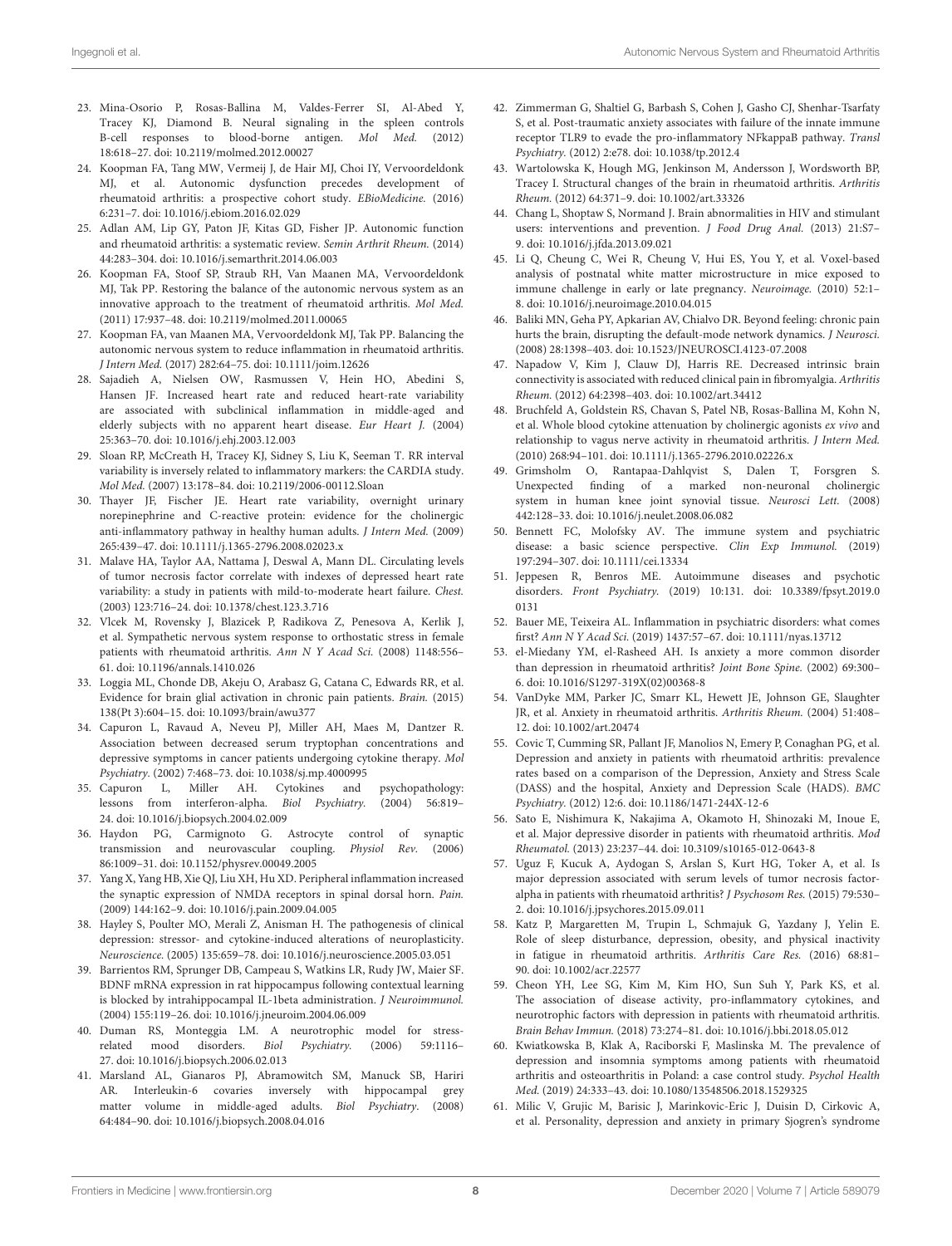- Association with sociodemographic factors and comorbidity. PLoS ONE. (2019) 14:e0210466. doi: [10.1371/journal.pone.0210466](https://doi.org/10.1371/journal.pone.0210466)

- <span id="page-8-0"></span>62. Nichter B, Norman S, Haller M, Pietrzak RH. Physical health burden of PTSD, depression, and their comorbidity in the U.S. veteran population: morbidity, functioning, and disability. J Psychosom Res. (2019) 124:109744. doi: [10.1016/j.jpsychores.2019.109744](https://doi.org/10.1016/j.jpsychores.2019.109744)
- <span id="page-8-1"></span>63. Aurrecoechea E, Llorca Diaz J, Diez Lizuain ML, McGwin G Jr, Calvo-Alen J. Gender-associated comorbidities in rheumatoid arthritis and their impact on outcome: data from GENIRA. Rheumatol Int. (2017) 37:479– 85. doi: [10.1007/s00296-016-3628-7](https://doi.org/10.1007/s00296-016-3628-7)
- <span id="page-8-2"></span>64. Hsieh MC, Hsu CW, Lu MC, Koo M. Increased risks of psychiatric disorders in patients with primary Sjogren's syndrome-a secondary cohort analysis of nationwide, population-based health claim data. Clin Rheumatol. (2019) 38:3195–203. doi: [10.1007/s10067-019-04705-z](https://doi.org/10.1007/s10067-019-04705-z)
- <span id="page-8-3"></span>65. Lok EY, Mok CC, Cheng CW, Cheung EF. Prevalence and determinants of psychiatric disorders in patients with rheumatoid arthritis. Psychosomatics. (2010) 51:338-e8. doi: [10.1176/appi.psy.51.4.338](https://doi.org/10.1176/appi.psy.51.4.338)
- <span id="page-8-4"></span>66. Khongsaengdao B, Louthrenoo W, Srisurapanont M. Depression in Thai patients with rheumatoid arthritis. J Med Assoc Thai. (2000) 83:743–7.
- <span id="page-8-5"></span>67. Katon WJ, Buchwald DS, Simon GE, Russo JE, Mease PJ. Psychiatric illness in patients with chronic fatigue and those with rheumatoid arthritis. J Gen Int Med. (1991) 6:277–85. doi: [10.1007/BF02597420](https://doi.org/10.1007/BF02597420)
- <span id="page-8-6"></span>68. Timonen M, Viilo K, Hakko H, Sarkioja T, Ylikulju M, Meyer-Rochow VB, et al. Suicides in persons suffering from rheumatoid arthritis. Rheumatology. (2003) 42:287–91. doi: [10.1093/rheumatology/keg082](https://doi.org/10.1093/rheumatology/keg082)
- <span id="page-8-7"></span>69. Evers AW, Kraaimaat FW, Geenen R, Jacobs JW, Bijlsma JW. Longterm predictors of anxiety and depressed mood in early rheumatoid arthritis: a 3 and 5 year followup. J Rheumatol. (2002) 29:2327–36.
- 70. Covic T, Adamson B, Spencer D, Howe G. A biopsychosocial model of pain and depression in rheumatoid arthritis: a 12-month longitudinal study. Rheumatology. (2003) 42:1287–94. doi: [10.1093/rheumatology/keg369](https://doi.org/10.1093/rheumatology/keg369)
- 71. Wang SL, Chang CH, Hu LY, Tsai SJ, Yang AC, You ZH. Risk of developing depressive disorders following rheumatoid arthritis: a nationwide population-based study. PLoS ONE. (2014) 9:e107791. doi: [10.1371/journal.pone.0107791](https://doi.org/10.1371/journal.pone.0107791)
- <span id="page-8-8"></span>72. Ryu E, Chamberlain AM, Pendegraft RS, Petterson TM, Bobo WV, Pathak J. Quantifying the impact of chronic conditions on a diagnosis of major depressive disorder in adults: a cohort study using linked electronic medical records. BMC Psychiatry. (2016) 16:114. doi: [10.1186/s12888-016-0821-x](https://doi.org/10.1186/s12888-016-0821-x)
- <span id="page-8-9"></span>73. Kojima M, Kojima T, Suzuki S, Oguchi T, Oba M, Tsuchiya H, et al. Depression, inflammation, and pain in patients with rheumatoid arthritis. Arthritis Rheum. (2009) 61:1018–24. doi: [10.1002/art.24647](https://doi.org/10.1002/art.24647)
- <span id="page-8-10"></span>74. Kuriya B, Joshi R, Movahedi M, Rampakakis E, Sampalis JS, Bombardier C, et al. High disease activity is associated with self-reported depression and predicts persistent depression in early rheumatoid arthritis: results from the ontario best practices research initiative. *J Rheumatol*. (2018) 45:1101-8. doi: [10.3899/jrheum.171195](https://doi.org/10.3899/jrheum.171195)
- <span id="page-8-11"></span>75. Hamed SA, Selim ZI, Elattar AM, Elserogy YM, Ahmed EA, Mohamed HO. Assessment of biocorrelates for brain involvement in female patients with rheumatoid arthritis. Clin Rheumatol. (2012) 31:123– 32. doi: [10.1007/s10067-011-1795-1](https://doi.org/10.1007/s10067-011-1795-1)
- <span id="page-8-12"></span>76. Tylee DS, Sun J, Hess JL, Tahir MA, Sharma E, Malik R, et al. Genetic correlations among psychiatric and immune-related phenotypes based on genome-wide association data. Am J Med Genet Part B Neuropsychiatr Genet. (2018) 177:641–57. doi: [10.1002/ajmg.b.32652](https://doi.org/10.1002/ajmg.b.32652)
- <span id="page-8-13"></span>77. Doeglas DM, Suurmeijer TP, van den Heuvel WJ, Krol B, van Rijswijk MH, van Leeuwen MA, et al. Functional ability, social support, and depression in rheumatoid arthritis. Qual Life Res. (2004) 13:1053– 65. doi: [10.1023/B:QURE.0000031339.04589.63](https://doi.org/10.1023/B:QURE.0000031339.04589.63)
- <span id="page-8-15"></span>78. Zyrianova Y, Kelly BD, Gallagher C, McCarthy C, Molloy MG, Sheehan J, et al. Depression and anxiety in rheumatoid arthritis: the role of perceived social support. Ir J Med Sci. (2006) 175:32–6. doi: [10.1007/BF03167946](https://doi.org/10.1007/BF03167946)
- <span id="page-8-14"></span>79. Zagar I, Delimar V, Pap M, Peric D, Laktasic Zerjavic N, Peric P. Prevalence and correlation of depressive symptoms with functional scores, therapy and disease activity among croatian patients with rheumatoid arthritis: a preliminary study. Psychiatr Danub. (2018) 30:452– 8. doi: [10.24869/psyd.2018.452](https://doi.org/10.24869/psyd.2018.452)
- <span id="page-8-16"></span>80. Cakirbay H, Bilici M, Kavakci O, Cebi A, Guler M, Tan U. Sleep quality and immune functions in rheumatoid arthritis patients with and without major depression. Int J Neurosci. (2004) 114:245–56. doi: [10.1080/00207450490269471](https://doi.org/10.1080/00207450490269471)
- <span id="page-8-18"></span>81. Melikoglu MA, Melikoglu M. The relationship between disease activity and depression in patients with Behcet disease and rheumatoid arthritis. Rheumatol Int. (2010) 30:941–6. doi: [10.1007/s00296-009-1080-7](https://doi.org/10.1007/s00296-009-1080-7)
- <span id="page-8-17"></span>82. Ryan S, McGuire B. Psychological predictors of pain severity, pain interference, depression, and anxiety in rheumatoid arthritis patients with chronic pain. Br J Health Psychol. (2016) 21:336–50. doi: [10.1111/bjhp.12171](https://doi.org/10.1111/bjhp.12171)
- <span id="page-8-19"></span>83. Santos EF, Duarte CM, Ferreira RO, Pinto AM, Geenen R, da Silva JP. Multifactorial explanatory model of depression in patients with rheumatoid arthritis: a structural equation approach. Clin Exp Rheumatol. (2019) 37:641– 8.
- <span id="page-8-20"></span>84. Dickens C, Jackson J, Tomenson B, Hay E, Creed F. Association of depression and rheumatoid arthritis. Psychosomatics. (2003) 44:209– 15. doi: [10.1176/appi.psy.44.3.209](https://doi.org/10.1176/appi.psy.44.3.209)
- <span id="page-8-21"></span>85. Mok CC, Lok EY, Cheung EF. Concurrent psychiatric disorders are associated with significantly poorer quality of life in patients with rheumatoid arthritis. Scand J Rheumatol. (2012) 41:253–9. doi: [10.3109/03009742.2012.664648](https://doi.org/10.3109/03009742.2012.664648)
- <span id="page-8-22"></span>86. Soosova MS, Macejova Z, Zamboriova M, Dimunova L. Anxiety and depression in Slovak patients with rheumatoid arthritis. J Ment Health. (2017) 26:21–7. doi: [10.1080/09638237.2016.1244719](https://doi.org/10.1080/09638237.2016.1244719)
- <span id="page-8-23"></span>87. Garip Y, Eser F, Bodur H. Comorbidities in Turkish patients with rheumatoid arthritis: association with the health-related quality of life in terms of disease activity, functional and radiological status, severity of pain, and social and emotional functioning. Acta Reumatol Port. (2016) 41:344–9.
- 88. Zautra AJ, Parrish BP, Van Puymbroeck CM, Tennen H, Davis MC, Reich JW, et al. Depression history, stress, and pain in rheumatoid arthritis patients. J Behav Med. (2007) 30:187–97. doi: [10.1007/s10865-007-9097-4](https://doi.org/10.1007/s10865-007-9097-4)
- <span id="page-8-33"></span>89. Rogers HL, Brotherton HT, de Luis A, Olivera-Plaza SL, Cordoba-Patino AF, Pena-Altamar ML. Depressive symptoms are independently associated with pain perception in Colombians with rheumatoid arthritis. Acta Reumatol Port. (2015) 40:40–9.
- <span id="page-8-24"></span>90. Piccinni A, Maser JD, Bazzichi L, Rucci P, Vivarelli L, Del Debbio A, et al. Clinical significance of lifetime mood and panic-agoraphobic spectrum symptoms on quality of life of patients with rheumatoid arthritis. Compr Psychiatry. (2006) 47:201–8. doi: [10.1016/j.comppsych.2005.08.002](https://doi.org/10.1016/j.comppsych.2005.08.002)
- <span id="page-8-25"></span>91. Jobski K, Kollhorst B, Garbe E, Schink T. The risk of ischemic cardioand cerebrovascular events associated with oxycodone-naloxone and other extended-release high-potency opioids: a nested case-control study. Drug Saf. (2017) 40:505–15. doi: [10.1007/s40264-017-0511-8](https://doi.org/10.1007/s40264-017-0511-8)
- <span id="page-8-26"></span>92. Lee YC, Kremer J, Guan H, Greenberg J, Solomon DH. Chronic opioid use in rheumatoid arthritis: prevalence and predictors. Arthritis Rheumatol. (2019) 71:670–7. doi: [10.1002/art.40789](https://doi.org/10.1002/art.40789)
- <span id="page-8-27"></span>93. Dunne FJ, Dunne CA. Fibromyalgia syndrome and depression: common pathways. Br J Hosp Med. (2012) 73:211– 7. doi: [10.12968/hmed.2012.73.4.211](https://doi.org/10.12968/hmed.2012.73.4.211)
- <span id="page-8-28"></span>94. Ingegnoli F, Schioppo T, Ubiali T, Ostuzzi S, Bollati V, Buoli M, et al. Patient perception of depressive symptoms in rheumatic diseases: a cross-sectional survey. J Clin Rheumatol. (2020). doi: [10.1097/RHU.0000000000001564.](https://doi.org/10.1097/RHU.0000000000001564) [Epub ahead of print].
- <span id="page-8-29"></span>95. Irwin MR, Olmstead R, Carrillo C, Sadeghi N, Fitzgerald JD, Ranganath VK, et al. Sleep loss exacerbates fatigue, depression, and pain in rheumatoid arthritis. Sleep. (2012) 35:537–43. doi: [10.5665/sleep.1742](https://doi.org/10.5665/sleep.1742)
- <span id="page-8-32"></span>96. Cabrera-Marroquin R, Contreras-Yanez I, Alcocer-Castillejos N, Pascual-Ramos V. Major depressive episodes are associated with poor concordance with therapy in rheumatoid arthritis patients: the impact on disease outcomes. Clin Exp Rheumatol. (2014) 32:904–13.
- <span id="page-8-30"></span>97. Euesden J, Matcham F, Hotopf M, Steer S, Cope AP, Lewis CM, et al. The relationship between mental health, disease severity, and genetic risk for depression in early rheumatoid arthritis. Psychosom Med. (2017) 79:638– 45. doi: [10.1097/PSY.0000000000000462](https://doi.org/10.1097/PSY.0000000000000462)
- <span id="page-8-31"></span>98. Liu YL, Szklo M, Davidson KW, Bathon JM, Giles JT. Differential association of psychosocial comorbidities with subclinical atherosclerosis in rheumatoid arthritis. Arthritis Care Res. (2015) 67:1335–44. doi: [10.1002/acr.22635](https://doi.org/10.1002/acr.22635)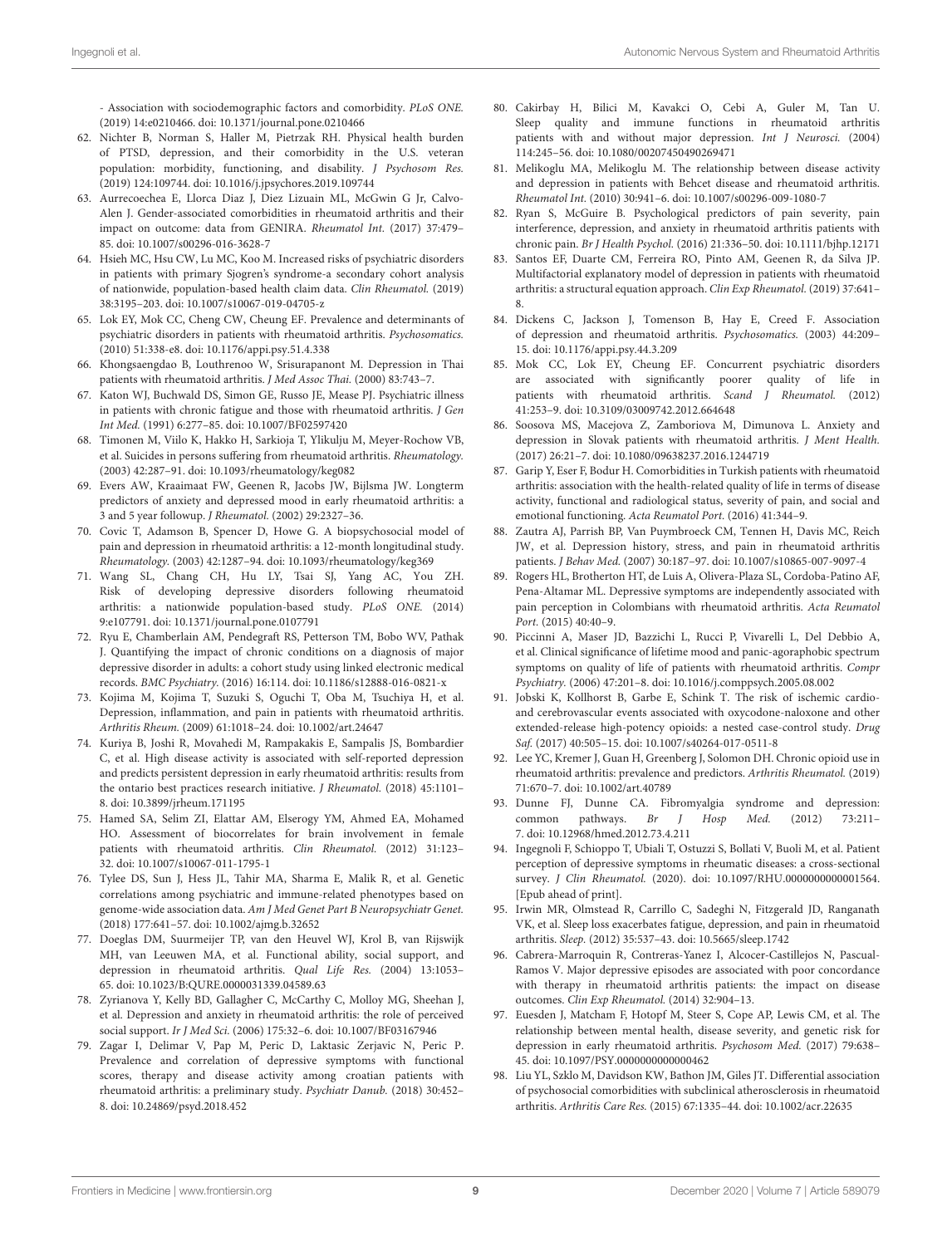- <span id="page-9-0"></span>99. Scherrer JF, Virgo KS, Zeringue A, Bucholz KK, Jacob T, Johnson RG, et al. Depression increases risk of incident myocardial infarction among Veterans Administration patients with rheumatoid arthritis. Gen Hosp Psychiatry. (2009) 31:353–9. doi: [10.1016/j.genhosppsych.2009.04.001](https://doi.org/10.1016/j.genhosppsych.2009.04.001)
- <span id="page-9-1"></span>100. Marrie RA, Walld R, Bolton JM, Sareen J, Patten SB, Singer A, et al. Psychiatric comorbidity increases mortality in immunemediated inflammatory diseases. Gen Hosp Psychiatry. (2018) 53:65–72. doi: [10.1016/j.genhosppsych.2018.06.001](https://doi.org/10.1016/j.genhosppsych.2018.06.001)
- <span id="page-9-2"></span>101. Nikiphorou E, de Lusignan S, Mallen C, Roberts J, Khavandi K, Bedarida G, et al. Prognostic value of comorbidity indices and lung diseases in early rheumatoid arthritis: a UK population-based study. Rheumatology. (2020) 59:1296–305. doi: [10.1093/rheumatology/kez409](https://doi.org/10.1093/rheumatology/kez409)
- <span id="page-9-3"></span>102. Brandstetter S, Riedelbeck G, Steinmann M, Loss J, Ehrenstein B, Apfelbacher C. Depression moderates the associations between beliefs about medicines and medication adherence in patients with rheumatoid arthritis: cross-sectional study. J Health Psychol. (2018) 23:1185–95. doi: [10.1177/1359105316646440](https://doi.org/10.1177/1359105316646440)
- <span id="page-9-4"></span>103. Savka S. Improved quality of life of patients with rheumatoid arthritis and nonpsychotic mental disorders. Wiad Lek. (2019) 72:47–51. doi: [10.36740/WLek201901109](https://doi.org/10.36740/WLek201901109)
- <span id="page-9-5"></span>104. Smarr KL, Parker JC, Kosciulek JF, Buchholz JL, Multon KD, Hewett JE, et al. Implications of depression in rheumatoid arthritis: do subtypes really matter? Arthritis Care Res. (2000) 13:23–32. doi: 10.1002/1529- [0131\(200002\)13:1<23::AID-ART5>3.0.CO;2-W](https://doi.org/10.1002/1529-0131(200002)13:1<23::AID-ART5>3.0.CO;2-W)
- <span id="page-9-6"></span>105. Hider SL, Tanveer W, Brownfield A, Mattey DL, Packham JC. Depression in RA patients treated with anti-TNF is common and under-recognized in the rheumatology clinic. Rheumatology. (2009) 48:1152–4. doi: [10.1093/rheumatology/kep170](https://doi.org/10.1093/rheumatology/kep170)
- <span id="page-9-7"></span>106. Hewlett S, Ambler N, Almeida C, Cliss A, Hammond A, Kitchen K, et al. Selfmanagement of fatigue in rheumatoid arthritis: a randomised controlled trial of group cognitive-behavioural therapy. Ann. Rheum Dis. (2011) 70:1060– 7. doi: [10.1136/ard.2010.144691](https://doi.org/10.1136/ard.2010.144691)
- <span id="page-9-8"></span>107. Parker JC, Smarr KL, Slaughter JR, Johnston SK, Priesmeyer ML, Hanson KD, et al. Management of depression in rheumatoid arthritis: a combined pharmacologic and cognitive-behavioral approach. Arthritis Rheum. (2003) 49:766–77. doi: [10.1002/art.11459](https://doi.org/10.1002/art.11459)
- <span id="page-9-9"></span>108. Dhavale HS, Gawande S, Bhagat V, Durge V, Londhe V, Kini S, et al. Evaluation of efficacy and tolerability of dothiepin hydrochloride in the management of major depression in patients suffering from rheumatoid arthritis. J Indian Med Assoc. (2005) 103:291–4.
- <span id="page-9-10"></span>109. Slaughter JR, Parker JC, Martens MP, Smarr KL, Hewett JE. Clinical outcomes following a trial of sertraline in rheumatoid arthritis. Psychosomatics. (2002) 43:36–41. doi: [10.1176/appi.psy.43.1.36](https://doi.org/10.1176/appi.psy.43.1.36)
- <span id="page-9-11"></span>110. Zautra AJ, Davis MC, Reich JW, Nicassario P, Tennen H, Finan P, et al. Comparison of cognitive behavioral and mindfulness meditation interventions on adaptation to rheumatoid arthritis for patients with and without history of recurrent depression. J Consult Clin Psychol. (2008) 76:408–21. doi: [10.1037/0022-006X.76.3.408](https://doi.org/10.1037/0022-006X.76.3.408)
- <span id="page-9-12"></span>111. Gautam S, Tolahunase M, Kumar U, Dada R. Impact of yoga based mind-body intervention on systemic inflammatory markers and co-morbid depression in active Rheumatoid arthritis patients: a randomized controlled trial. Restor Neurol Neurosci. [\(2019\) 37:41–59. doi: 10.3233/RNN-1](https://doi.org/10.3233/RNN-180875) 80875
- <span id="page-9-13"></span>112. Uguz F, Akman C, Kucuksarac S, Tufekci O. Anti-tumor necrosis factoralpha therapy is associated with less frequent mood and anxiety disorders in patients with rheumatoid arthritis. Psychiatry Clin Neurosci. (2009) 63:50– 5. doi: [10.1111/j.1440-1819.2008.01905.x](https://doi.org/10.1111/j.1440-1819.2008.01905.x)
- <span id="page-9-14"></span>113. Sun Y, Wang D, Salvadore G, Hsu B, Curran M, Casper C, et al. The effects of interleukin-6 neutralizing antibodies on symptoms of depressed mood and anhedonia in patients with rheumatoid arthritis and multicentric Castleman's disease. Brain Behav Immun. (2017) 66:156– 64. doi: [10.1016/j.bbi.2017.06.014](https://doi.org/10.1016/j.bbi.2017.06.014)
- <span id="page-9-15"></span>114. Genty M, Combe B, Kostine M, Ardouin E, Morel J, Lukas C. Improvement of fatigue in patients with rheumatoid arthritis treated with biologics: relationship with sleep disorders, depression and clinical efficacy. A prospective, multicentre study. Clin Exp Rheumatol. (2017) 35:85–92.
- <span id="page-9-16"></span>115. Bottomley JM, LeReun C, Diamantopoulos A, Mitchell S, Gaynes BN. Vagus nerve stimulation (VNS) therapy in patients with treatment resistant

depression: a systematic review and meta-analysis. Compr Psychiatry. (2019) 98:152156. doi: [10.1016/j.comppsych.2019.152156](https://doi.org/10.1016/j.comppsych.2019.152156)

- <span id="page-9-17"></span>116. Johnson RL, Wilson CG. A review of vagus nerve stimulation as a therapeutic intervention. J Inflamm Res. (2018) 11:203–13. doi: [10.2147/JIR.S163248](https://doi.org/10.2147/JIR.S163248)
- <span id="page-9-18"></span>117. Isik A, Koca SS, Ozturk A, Mermi O. Anxiety and depression in patients with rheumatoid arthritis. Clin Rheumatol. (2007) 26:872– 8. doi: [10.1007/s10067-006-0407-y](https://doi.org/10.1007/s10067-006-0407-y)
- 118. Lisitsyna TA, Veltishchev DY, Seravina OF, Kovalevskaya OB, Starovoytova MN, Desinova OV, et al. Comparative analysis of anxiety-depressive spectrum disorders in patients with rheumatic diseases. Ter Arkh. (2018) 90:30–7. doi: [10.26442/terarkh201890530-37](https://doi.org/10.26442/terarkh201890530-37)
- <span id="page-9-19"></span>119. Hassan AA, Nasr MH, Mohamed AL, Kamal AM, Elmoghazy AD. Psychological affection in rheumatoid arthritis patients in relation to disease activity. Medicine. (2019) 98:e15373. doi: [10.1097/MD.0000000000015373](https://doi.org/10.1097/MD.0000000000015373)
- <span id="page-9-20"></span>120. Marrie RA, Walld R, Bolton JM, Sareen J, Walker JR, Patten SB, et al. Rising incidence of psychiatric disorders before diagnosis of immunemediated inflammatory disease. Epidemiol Psychiatr Sci. (2019) 28:333– 42. doi: [10.1017/S2045796017000579](https://doi.org/10.1017/S2045796017000579)
- <span id="page-9-21"></span>121. Watad A, Bragazzi NL, Adawi M, Aljadeff G, Amital H, Comaneshter D, et al. Anxiety disorder among rheumatoid arthritis patients: insights from real-life data. J Affect Disord. (2017) 213:30–4. doi: [10.1016/j.jad.2017.02.007](https://doi.org/10.1016/j.jad.2017.02.007)
- <span id="page-9-22"></span>122. Reinhorn IM, Bernstein CN, Graff LA, Patten SB, Sareen J, Fisk JD, et al. Social phobia in immune-mediated inflammatory diseases. J Psychosom Res. (2020) 128:109890. doi: [10.1016/j.jpsychores.2019.109890](https://doi.org/10.1016/j.jpsychores.2019.109890)
- <span id="page-9-23"></span>123. Stebbings S, Herbison P, Doyle TC, Treharne GJ, Highton J. A comparison of fatigue correlates in rheumatoid arthritis and osteoarthritis: disparity in associations with disability, anxiety and sleep disturbance. Rheumatology. (2010) 49:361–7. doi: [10.1093/rheumatology/kep367](https://doi.org/10.1093/rheumatology/kep367)
- <span id="page-9-24"></span>124. Mangelli L, Gribbin N, Buchi S, Allard S, Sensky T. Psychological wellbeing in rheumatoid arthritis: relationship to 'disease' variables and affective disturbance. Psychother Psychosom. (2002) 71:112–6. doi[: 10.1159/000049354](https://doi.org/10.1159/000049354)
- <span id="page-9-25"></span>125. Karimi S, Yarmohammadian MH, Shokri A, Mottaghi P, Qolipour K, Kordi A, et al. Predictors and effective factors on quality of life among Iranian patients with rheumatoid arthritis. Mater Sociomed. (2013) 25:158– 62. doi: [10.5455/msm.2013.25.158-162](https://doi.org/10.5455/msm.2013.25.158-162)
- <span id="page-9-26"></span>126. Esen SA, Karabulut Y, Esen I, Atmis V. Effects of the Disease Characteristics and the treatment on psychological status in patients with rheumatoid arthritis and ankylosing spondylitis. Curr Rheumatol Rev. (2018) 14:271– 8. doi: [10.2174/1573397113666170728123518](https://doi.org/10.2174/1573397113666170728123518)
- <span id="page-9-27"></span>127. Yilmaz V, Umay E, Gundogdu I, Karaahmet ZO, Ozturk AE. Rheumatoid arthritis: are psychological factors effective in disease flare? Eur J Rheumatol. (2017) 4:127–32. doi: [10.5152/eurjrheum.2017.16100](https://doi.org/10.5152/eurjrheum.2017.16100)
- <span id="page-9-28"></span>128. Liu Y, Ho RC, Mak A. The role of interleukin (IL)-17 in anxiety and depression of patients with rheumatoid arthritis. Int J Rheum Dis. (2012) 15:183–7. doi: [10.1111/j.1756-185X.2011.01673.x](https://doi.org/10.1111/j.1756-185X.2011.01673.x)
- <span id="page-9-29"></span>129. Murphy H, Dickens C, Creed F, Bernstein R. Depression, illness perception and coping in rheumatoid arthritis. J Psychosom Res. (1999) 46:155– 64. doi: [10.1016/S0022-3999\(98\)00073-7](https://doi.org/10.1016/S0022-3999(98)00073-7)
- <span id="page-9-30"></span>130. Whitehouse CE, Fisk JD, Bernstein CN, Berrigan LI, Bolton JM, Graff LA, et al. Comorbid anxiety, depression, and cognition in MS and other immune-mediated disorders. Neurology. (2019) 93:1081– 2. doi: [10.1212/WNL.0000000000006854](https://doi.org/10.1212/WNL.0000000000006854)
- <span id="page-9-31"></span>131. Adina TS, Mihaela-Simona S, Lucia CP, Stefan Cristian D, Maria B, Lili BA, et al. The influence of socio-demographic factors, lifestyle and psychiatric indicators on adherence to treatment of patients with rheumatoid arthritis: a cross-sectional study. Medicina. (2020) 56:178– 192. doi: [10.3390/medicina56040178](https://doi.org/10.3390/medicina56040178)
- <span id="page-9-32"></span>132. Mattey DL, Dawes PT, Hassell AB, Brownfield A, Packham JC. Effect of psychological distress on continuation of anti-tumor necrosis factor therapy in patients with rheumatoid arthritis. J Rheumatol. (2010) 37:2021– 4. doi: [10.3899/jrheum.100050](https://doi.org/10.3899/jrheum.100050)
- <span id="page-9-33"></span>133. Urman A, Taklalsingh N, Sorrento C, McFarlane IM. Inflammation beyond the joints: rheumatoid arthritis and cardiovascular disease. Scifed J Cardiol. (2018) 2:1000019.
- <span id="page-9-34"></span>134. Mavrogeni S, Dimitroulas T, Sfikakis PP, Kitas GD. Heart involvement in rheumatoid arthritis: multimodality imaging and the emerging role of cardiac magnetic resonance. Semin Arthritis Rheum. (2013) 43:314– 24. doi: [10.1016/j.semarthrit.2013.05.001](https://doi.org/10.1016/j.semarthrit.2013.05.001)